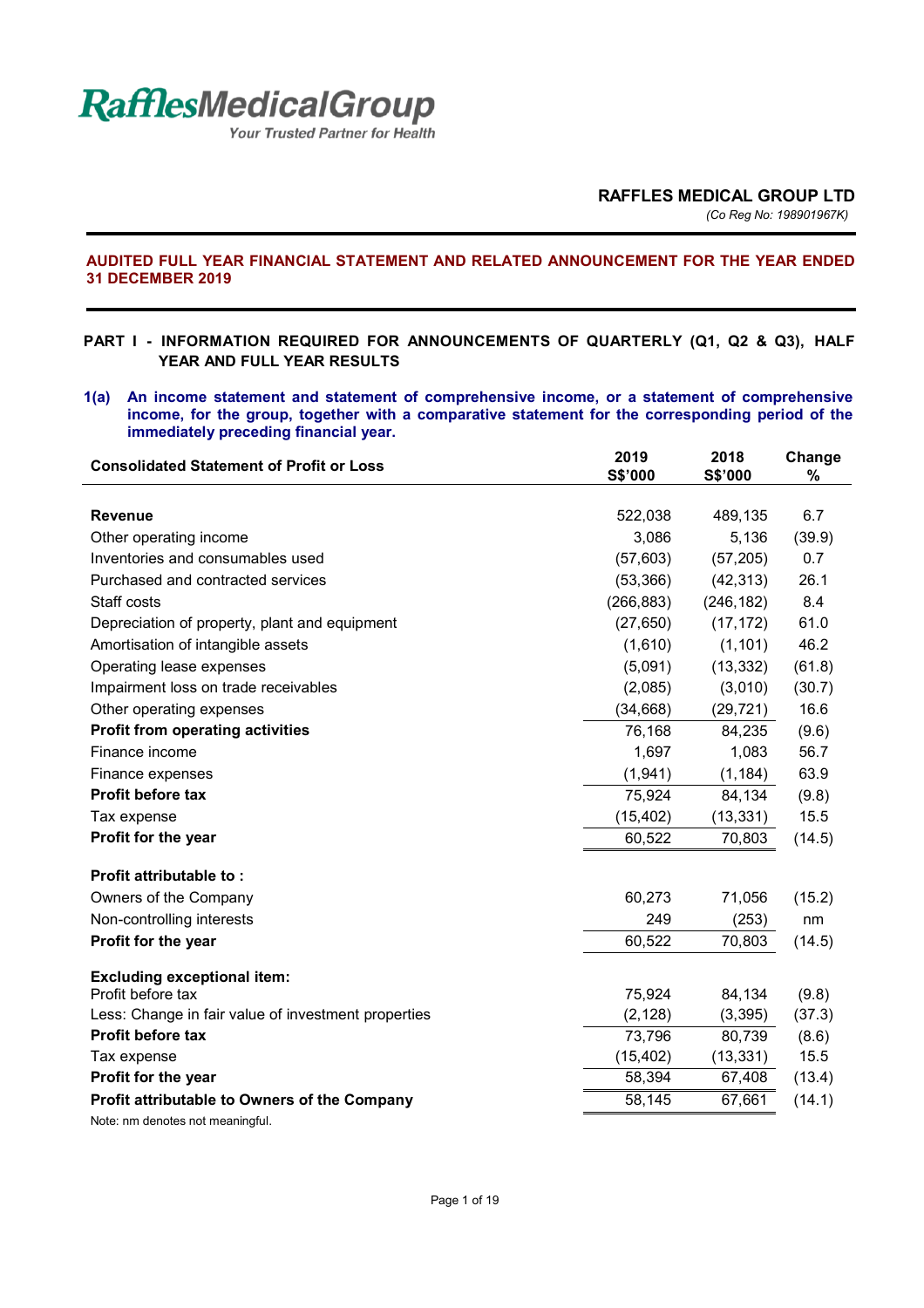**Your Trusted Partner for Health** 

**1(a) An income statement and statement of comprehensive income, or a statement of comprehensive income, for the group, together with a comparative statement for the corresponding period of the immediately preceding financial year (Cont'd).** 

|                                                                                              | 2019     | 2018           | Change  |
|----------------------------------------------------------------------------------------------|----------|----------------|---------|
| <b>Consolidated Statement of Comprehensive Income</b>                                        | S\$'000  | <b>S\$'000</b> | %       |
| <b>Profit for the year</b>                                                                   | 60,522   | 70.803         | (14.5)  |
| Other comprehensive income                                                                   |          |                |         |
| Item that will not be reclassified subsequently to profit or loss:                           |          |                |         |
| Revaluation surplus from transfer of property, plant and equipment to investment<br>property |          | 14.655         | (100.0) |
| Item that is or may be reclassified subsequently to profit or loss:                          |          |                |         |
| Foreign currency translation differences - foreign operations                                | (4, 357) | (6,570)        | (33.7)  |
| Total comprehensive income for the year                                                      | 56,165   | 78,888         | (28.8)  |
| Total comprehensive income attributable to:                                                  |          |                |         |
| Owners of the company                                                                        | 56.341   | 79.864         | (29.5)  |
| Non-controlling interests                                                                    | (176)    | (976)          | (82.0)  |
| Total comprehensive income for the year                                                      | 56.165   | 78.888         | (28.8)  |

### **Explanatory notes to the Consolidated Statement of Profit or Loss**

- 1. More purchased and contracted services were mainly attributed to higher insurance claims in tandem with increased insurance premiums.
- 2. Depreciation increased mainly due to the recognition of right-of-use assets as a result of the adoption of the new Singapore Financial Reporting Standards (International) (SFRS(I)) 16 *Leases*.
- 3. Amortisation of intangible assets increased mainly due to a newly implemented clinic management system.
- 4. Decrease in operating lease expenses was mainly due to the adoption of the new SFRS(I) 16 *Leases*, which resulted in a corresponding increase for depreciation.
- 5. Increased advertising and marketing expenses as well as building and related expenses relating to the Raffles Specialist Centre and Raffles Hospital Chongqing accounted mainly for the higher other operating expenses in 2019.
- 6. The effective tax rate increased mainly due to higher unrecognised tax losses.

|                                                                               | 2019                     | 2018           |
|-------------------------------------------------------------------------------|--------------------------|----------------|
| Group                                                                         | <b>S\$'000</b>           | <b>S\$'000</b> |
| (a) Other operating income                                                    |                          |                |
| Changes in fair value of investment properties                                | 2,128                    | 3,395          |
| Foreign exchange gain                                                         | $\overline{\phantom{a}}$ | 408            |
| Gain on disposal of property, plant and equipment, net                        | 30                       | 49             |
| Other operating expenses<br>(b)                                               |                          |                |
| Recovery of bad debts                                                         | (933)                    | (1,749)        |
| Donations                                                                     | 17                       | 639            |
| Foreign exchange loss                                                         | 515                      |                |
| Impairment loss of goodwill                                                   |                          | 400            |
| Property, plant and equipment written off                                     | 173                      | 220            |
| Write-off for stock obsolescence                                              | 150                      | 229            |
| Adjustment for over / under provision of tax in respect of prior years<br>(C) |                          |                |
| Deferred tax expenses – Under provision in respect of prior years             | 1,128                    | 237            |
| Current tax expenses – (Over) / Under provision in respect of prior years     | (1,280)                  | 201            |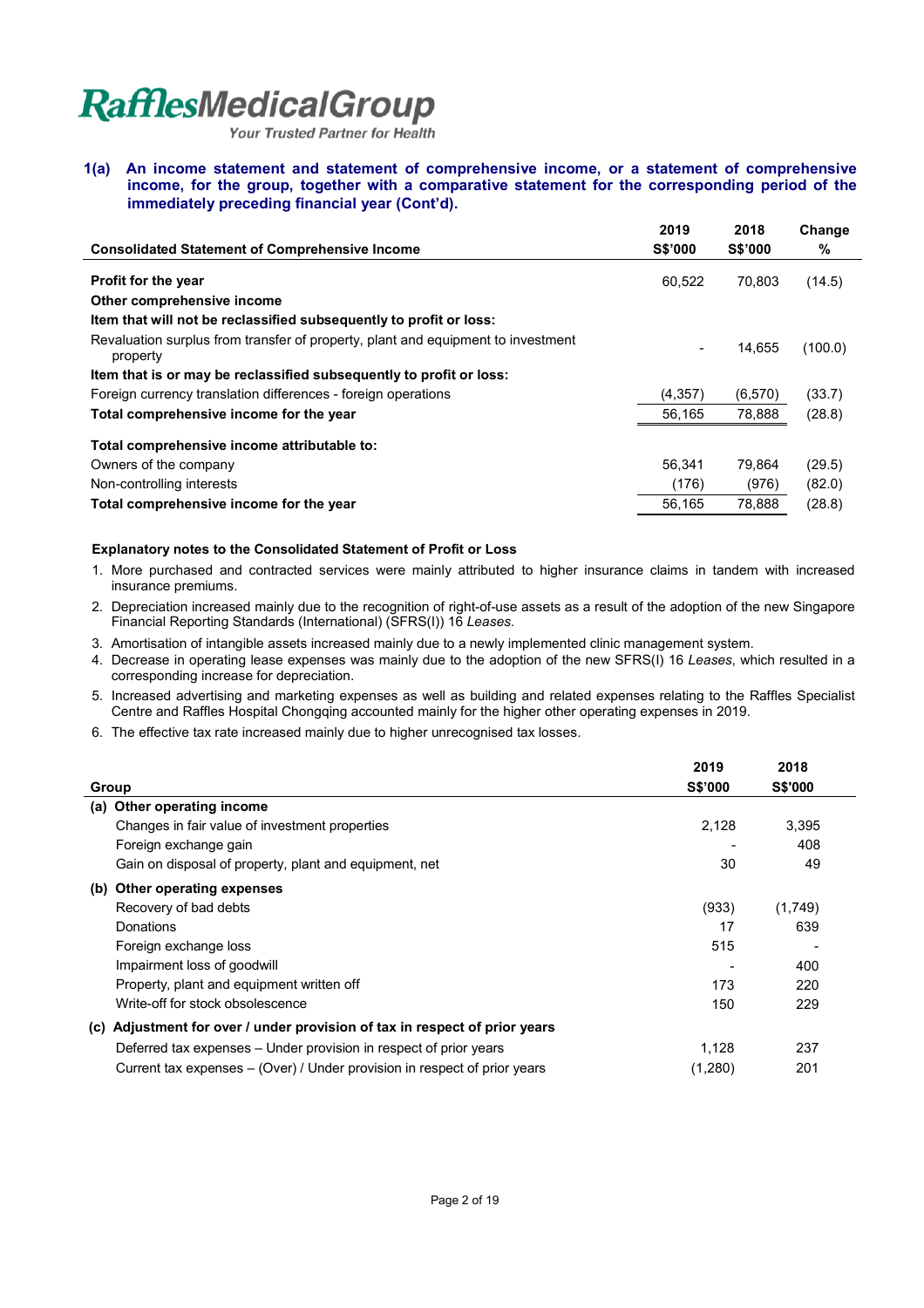Your Trusted Partner for Health

## **1(b)(i) A statement of financial position (for the issuer and group), together with a comparative statement as at the end of the immediately preceding financial year.**

|                                         | Group           |           | Company      |         |
|-----------------------------------------|-----------------|-----------|--------------|---------|
|                                         | 2019            | 2018      | 2019         | 2018    |
| <b>Statements of Financial Position</b> | S\$'000         | S\$'000   | S\$'000      | S\$'000 |
|                                         |                 |           |              |         |
| <b>Non-current assets</b>               |                 |           |              |         |
| Property, plant and equipment           | 685,585         | 565,716   | 7,893        | 5,808   |
| Intangible assets and goodwill          | 37,454          | 37,287    | 1,007        | 1,167   |
| Investment properties                   | 311,160         | 311,160   |              |         |
| <b>Subsidiaries</b>                     |                 |           | 601,775      | 562,604 |
| Deferred tax assets                     | 1,165           | 1,011     |              |         |
| Trade and other receivables             | 3,452           | 2,590     | 5,843        | 5,869   |
|                                         | 1,038,816       | 917,764   | 616,518      | 575,448 |
| <b>Current assets</b>                   |                 |           |              |         |
| Inventories                             | 10,245          | 9,320     | 2,354        | 2,341   |
| Trade and other receivables             | 83,935          | 83,221    | 136,910      | 151,955 |
| Cash and cash equivalents               | 151,826         | 105,984   | 47,621       | 2,609   |
|                                         | 246,006         | 198,525   | 186,885      | 156,905 |
| <b>Total assets</b>                     | 1,284,822       | 1,116,289 | 803,403      | 732,353 |
| Equity attributable to owners of the    |                 |           |              |         |
| Company                                 |                 |           |              |         |
| Share capital                           | 393,470         | 365,332   | 393,470      | 365,332 |
| <b>Reserves</b>                         | 447,423         | 435,157   | 299,442      | 290,560 |
|                                         | 840,893         | 800,489   | 692,912      | 655,892 |
| <b>Non-controlling interests</b>        | 15,961          | 16,137    |              |         |
| <b>Total equity</b>                     | 856,854         | 816,626   | 692,912      | 655,892 |
|                                         |                 |           |              |         |
| <b>Non-current liabilities</b>          | 156,559         | 97,189    |              |         |
| Loans and borrowings                    | 20,926          | 11,380    | 47,771       | 20,775  |
| Trade and other payables                |                 |           | 1,157        | 868     |
| Lease liabilities                       | 24,516<br>7,014 |           | 2,025<br>393 |         |
| Deferred tax liabilities                |                 | 4,765     |              | 644     |
|                                         | 209,015         | 113,334   | 51,346       | 22,287  |
| <b>Current liabilities</b>              |                 |           |              |         |
| Loans and borrowings                    | 8,542           | 19,307    | 8,484        | 19,307  |
| <b>Current tax liabilities</b>          | 14,395          | 13,583    | 1,791        | 1,573   |
| Trade and other payables                | 162,530         | 136,789   | 47,678       | 33,294  |
| Lease liabilities                       | 10,759          |           | 1,192        |         |
| Other financial liabilities             | 2,754           | 2,790     |              |         |
| Insurance contract provisions           | 19,973          | 13,860    |              |         |
|                                         | 218,953         | 186,329   | 59,145       | 54,174  |
| <b>Total liabilities</b>                | 427,968         | 299,663   | 110,491      | 76,461  |
| <b>Total equity and liabilities</b>     | 1,284,822       | 1,116,289 | 803,403      | 732,353 |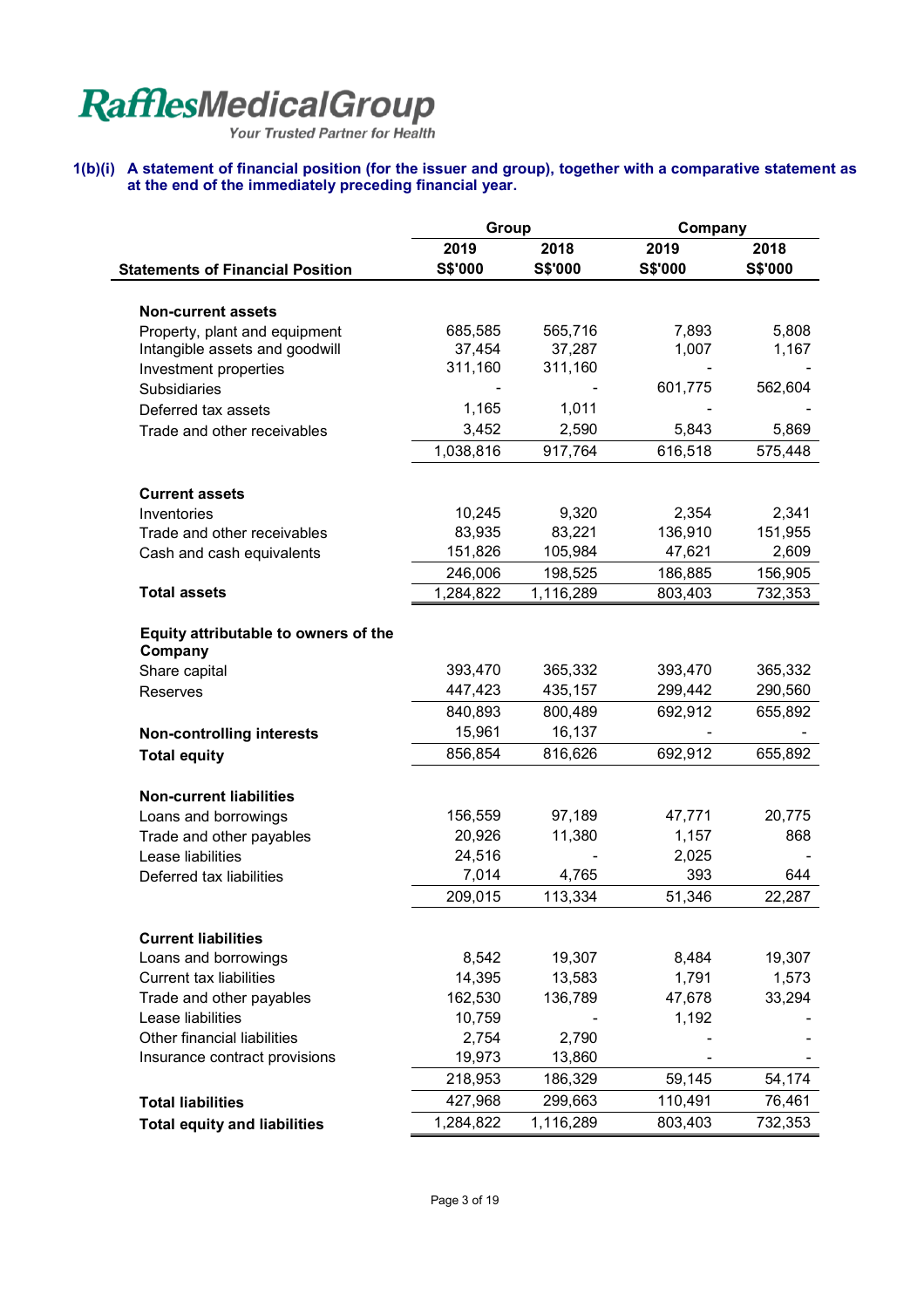

**Your Trusted Partner for Health** 

### **1(b)(i) A statement of financial position (for the issuer and group), together with a comparative statement as at the end of the immediately preceding financial year. (Cont'd)**

### **Explanatory notes to the Statements of Financial Position**

- 1. Property, plant and equipment increased by S\$119.9 million, largely due to the capital development expenditure for Raffles Hospital Chongqing and Raffles Hospital Shanghai as well as the recognition of right-of-use asset resulting from the adoption of the new SFRS(I) 16 *Leases*.
- 2. The increase in loans and borrowings was due to bank loans obtained to finance the project expenditure incurred for Raffles Hospital Shanghai and Raffles Hospital Chongqing.
- 3. Trade and other payables increased mainly due to accrual for project expenditure incurred for Raffles Hospital Shanghai and Raffles Hospital Chongqing and loan from non-controlling interests of a subsidiary.
- 4. Lease liabilities arose from the adoption of the new SFRS(I) 16 *Leases*. The lease liabilities relate to the present value of future lease payment due to the lessors.
- 5. Insurance contract provisions increased by S\$6.1 million, mainly attributed to higher insurance claims in tandem with increased insurance premiums.

## **1(b)(ii) Aggregate amount of group's borrowings and debt securities.**

|                          | As at 31/12/2019     | As at 31/12/2018   |                      |  |  |
|--------------------------|----------------------|--------------------|----------------------|--|--|
| Secured<br>S\$'000       | Unsecured<br>S\$'000 | Secured<br>S\$'000 | Unsecured<br>S\$'000 |  |  |
| $\overline{\phantom{0}}$ | 8.542                |                    | 19.307               |  |  |

### **Amount repayable in one year or less, or on demand**

#### **Amount repayable after one year**

|                    | As at 31/12/2019     | As at 31/12/2018   |                      |  |  |
|--------------------|----------------------|--------------------|----------------------|--|--|
| Secured<br>S\$'000 | Unsecured<br>S\$'000 | Secured<br>S\$'000 | Unsecured<br>S\$'000 |  |  |
| -                  | 156.559              | -                  | 97.189               |  |  |

### **Details of any collateral**

Nil.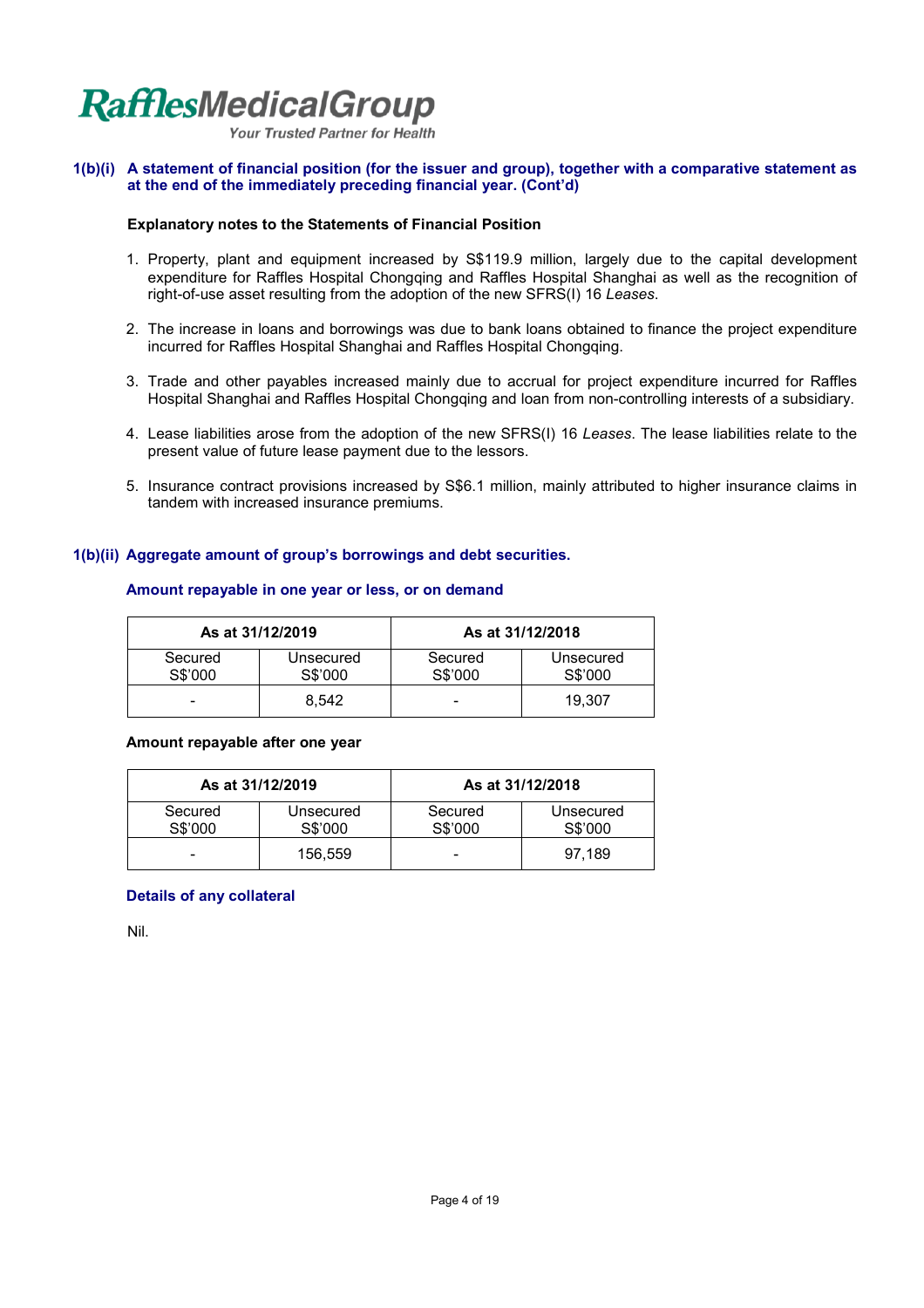Your Trusted Partner for Health

#### **1(c) A statement of cash flows (for the group), together with a comparative statement for the corresponding period of the immediately preceding financial year.**

|                                                                                  | 2019       | 2018       |
|----------------------------------------------------------------------------------|------------|------------|
| Cash flows from operating activities                                             | S\$'000    | S\$'000    |
| Profit for the year                                                              | 60,522     | 70,803     |
| Adjustments for:                                                                 |            |            |
| Amortisation of intangible assets                                                | 1,610      | 1,101      |
| Impairment loss on goodwill                                                      |            | 400        |
| Changes in fair value of investment properties                                   | (2, 128)   | (3, 395)   |
| Depreciation of property, plant and equipment                                    | 27,650     | 17,172     |
| Equity-settled share-based payment transactions                                  | 1,399      | 1,461      |
| Finance expenses                                                                 | 1,941      | 1,184      |
| Finance income                                                                   | (1,697)    | (1,083)    |
| Gain on disposal of property, plant and equipment, net                           | (30)       | (49)       |
| Property, plant and equipment written off                                        | 173        | 220        |
| Tax expense                                                                      | 15,402     | 13,331     |
|                                                                                  | 104,842    | 101,145    |
| Changes in:                                                                      |            |            |
| Inventories                                                                      | (925)      | 635        |
| Trade and other receivables                                                      | (1,382)    | 4,835      |
| Trade and other payables                                                         | 14,987     | (3,086)    |
| Insurance contract provisions                                                    | 6,113      | 2,723      |
| Cash generated from operations                                                   | 123,635    | 106,252    |
| Tax paid                                                                         | (12, 488)  | (12, 694)  |
| Net cash from operating activities                                               | 111,147    | 93,558     |
| Cash flows from investing activities                                             |            |            |
| Interest received                                                                | 1,610      | 1,078      |
| Proceeds from disposal of property, plant and equipment                          | 3          | 121        |
| Purchase of property, plant and equipment                                        | (96,089)   | (28, 557)  |
| Acquisition of intangible assets                                                 | (2,290)    | (2,850)    |
| Payment for investment properties under development                              | (105)      | (72, 448)  |
| Net cash used in investing activities                                            | (96, 871)  | (102,656)  |
|                                                                                  |            |            |
| Cash flows from financing activities<br>Acquisition of non-controlling interests |            | (2, 413)   |
| Dividends paid to owners of the Company                                          | (17, 954)  | (15,630)   |
| Repurchase of own shares                                                         | (400)      |            |
| Loan from subsidiary's non-controlling interest                                  | 12,111     | 99         |
| Proceeds from issue of shares under share option scheme                          | 982        | 771        |
| Proceeds from bank loans                                                         | 168,270    | 477,199    |
| Repayment of bank loans                                                          | (118, 653) | (439, 950) |
| Payment of lease liabilities                                                     | (7, 952)   |            |
| Interest paid                                                                    | (4, 417)   | (2,030)    |
| Lease interest paid                                                              | (440)      |            |
| Net cash from financing activities                                               | 31,547     | 18,046     |
|                                                                                  |            |            |
| Net increase in cash and cash equivalents                                        | 45,823     | 8,948      |
| Cash and cash equivalents at 1 January                                           | 105,984    | 98,270     |
| Effect of exchange rate fluctuations on cash held                                | (1,058)    | (1, 234)   |
| Cash and cash equivalents at 31 December                                         | 150,749    | 105,984    |

## **Explanatory notes to the Statement of Cash Flows**

The cash and cash equivalents for the statement of cash flows presentation excluded an amount of S\$1.1 million (US\$0.8 million) deposited in an escrow account of a subsidiary. The Group's cash and cash equivalents increased by S\$44.7 million from S\$106.0 million as at 31 December 2018 to S\$150.7 million as at 31 December 2019. This was mainly due to strong operating cash flows generated by the Group and proceeds from bank loans, partly offset by purchase of property, plant and equipment of S\$96.1 million.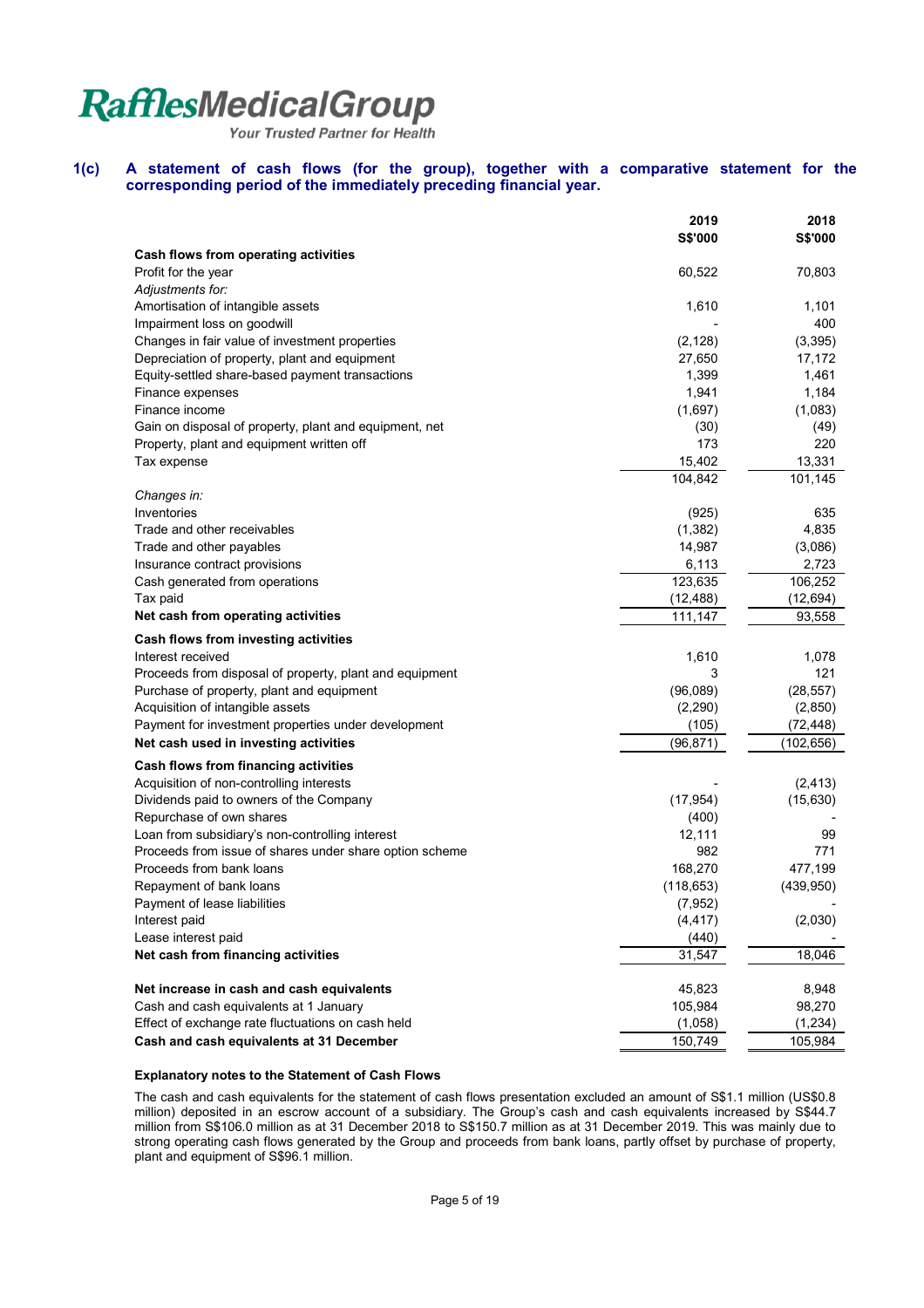Your Trusted Partner for Health

**1(d)(i) A statement (for the issuer and group) showing either (i) all changes in equity or (ii) changes in equity other than those arising from capitalisation issues and distributions to shareholders, together with a comparative statement for the corresponding period of the immediately preceding financial year.** 

| Group                                                                                                                                              | <b>Share</b><br>capital<br><b>S\$'000</b> | <b>Translation</b><br>reserve<br><b>S\$'000</b> | Share<br>option<br>reserve<br>S\$'000 | <b>Revaluation</b><br>reserve<br>S\$'000 | Other<br>reserve<br>S\$'000 | <b>Accumulated</b><br>profits<br><b>S\$'000</b> | <b>Total</b><br>attributable<br>to owners<br>of the<br>Company<br>S\$'000 | Non-<br>controlling<br>interests<br>S\$'000 | <b>Total</b><br>equity<br><b>S\$'000</b> |
|----------------------------------------------------------------------------------------------------------------------------------------------------|-------------------------------------------|-------------------------------------------------|---------------------------------------|------------------------------------------|-----------------------------|-------------------------------------------------|---------------------------------------------------------------------------|---------------------------------------------|------------------------------------------|
| At 1 January 2018                                                                                                                                  | 340,201                                   | (284)                                           | 26,194                                | 1,712                                    | (4, 714)                    | 370,941                                         | 734,050                                                                   | 17,575                                      | 751,625                                  |
| Total comprehensive income<br>for the year                                                                                                         |                                           |                                                 |                                       |                                          |                             |                                                 |                                                                           |                                             |                                          |
| Profit for the year                                                                                                                                |                                           |                                                 |                                       |                                          |                             | 71,056                                          | 71,056                                                                    | (253)                                       | 70,803                                   |
| Other comprehensive income                                                                                                                         |                                           |                                                 |                                       |                                          |                             |                                                 |                                                                           |                                             |                                          |
| Foreign currency translation<br>differences - foreign operations                                                                                   |                                           | (5,847)                                         |                                       |                                          |                             |                                                 | (5,847)                                                                   | (723)                                       | (6, 570)                                 |
| Revaluation surplus from transfer<br>of property, plant and<br>equipment to investment<br>property                                                 |                                           |                                                 |                                       | 14,655                                   |                             |                                                 | 14,655                                                                    |                                             | 14,655                                   |
| <b>Total other comprehensive</b><br>income for the year                                                                                            |                                           | (5,847)                                         | $\blacksquare$                        | 14,655                                   |                             |                                                 | 8,808                                                                     | (723)                                       | 8,085                                    |
| <b>Total comprehensive income</b><br>for the year                                                                                                  | ÷.                                        | (5, 847)                                        |                                       | 14,655                                   |                             | 71,056                                          | 79,864                                                                    | (976)                                       | 78,888                                   |
| Transactions with owners,<br>recognised directly in equity                                                                                         |                                           |                                                 |                                       |                                          |                             |                                                 |                                                                           |                                             |                                          |
| Contributions by and<br>distributions to owners                                                                                                    |                                           |                                                 |                                       |                                          |                             |                                                 |                                                                           |                                             |                                          |
| Issue of shares upon the exercise<br>of options under Raffles<br>Medical Group Employees'<br>Share Option Scheme                                   | 771                                       |                                                 |                                       |                                          |                             |                                                 | 771                                                                       |                                             | 771                                      |
| Issue of shares in lieu of cash<br>dividends of 1.75 cents per<br>ordinary share pursuant to<br>Raffles Medical Group Ltd Scrip<br>Dividend Scheme | 24,360                                    |                                                 |                                       |                                          |                             |                                                 | 24,360                                                                    |                                             | 24,360                                   |
| Value of employee services<br>received for issue of share<br>options                                                                               |                                           |                                                 | 1,461                                 |                                          |                             |                                                 | 1,461                                                                     |                                             | 1,461                                    |
| Final dividend paid of 1.75 cents<br>per ordinary share - Cash                                                                                     |                                           |                                                 |                                       |                                          |                             | (6,647)                                         | (6, 647)                                                                  | $\qquad \qquad \blacksquare$                | (6, 647)                                 |
| Final dividend paid of 1.75 cents<br>per ordinary share - Scrip                                                                                    |                                           |                                                 |                                       |                                          |                             | (24, 360)                                       | (24, 360)                                                                 | $\blacksquare$                              | (24, 360)                                |
| Interim dividend paid of 0.5 cent<br>per ordinary share - Cash                                                                                     |                                           |                                                 |                                       |                                          | L,                          | (8,983)                                         | (8,983)                                                                   | $\blacksquare$                              | (8,983)                                  |
| <b>Total contributions by and</b><br>distributions to owners                                                                                       | 25,131                                    |                                                 | 1,461                                 |                                          |                             | (39,990)                                        | (13, 398)                                                                 | $\overline{\phantom{a}}$                    | (13, 398)                                |
| Changes in ownership interests<br>in subsidiaries                                                                                                  |                                           |                                                 |                                       |                                          |                             |                                                 |                                                                           |                                             |                                          |
| Acquisition of non-controlling<br>interests without a change in<br>control                                                                         |                                           |                                                 |                                       |                                          | (1,951)                     |                                                 | (1,951)                                                                   | (462)                                       | (2, 413)                                 |
| Reversal upon the exercise of<br>written put option                                                                                                |                                           |                                                 |                                       | $\overline{\phantom{a}}$                 | 1,924                       | $\blacksquare$                                  | 1,924                                                                     | $\overline{\phantom{a}}$                    | 1,924                                    |
| Total changes in ownership<br>interests in subsidiaries                                                                                            | ÷                                         | $\blacksquare$                                  | $\overline{\phantom{a}}$              | $\blacksquare$                           | (27)                        | $\blacksquare$                                  | (27)                                                                      | (462)                                       | (489)                                    |
| <b>Total transactions with owners</b>                                                                                                              | 25,131                                    | $\blacksquare$                                  | 1,461                                 | $\ddot{\phantom{a}}$                     | (27)                        | (39,990)                                        | (13, 425)                                                                 | (462)                                       | (13, 887)                                |
| At 31 December 2018                                                                                                                                | 365,332                                   | (6, 131)                                        | 27,655                                | 16,367                                   | (4,741)                     | 402,007                                         | 800,489                                                                   | 16,137                                      | 816,626                                  |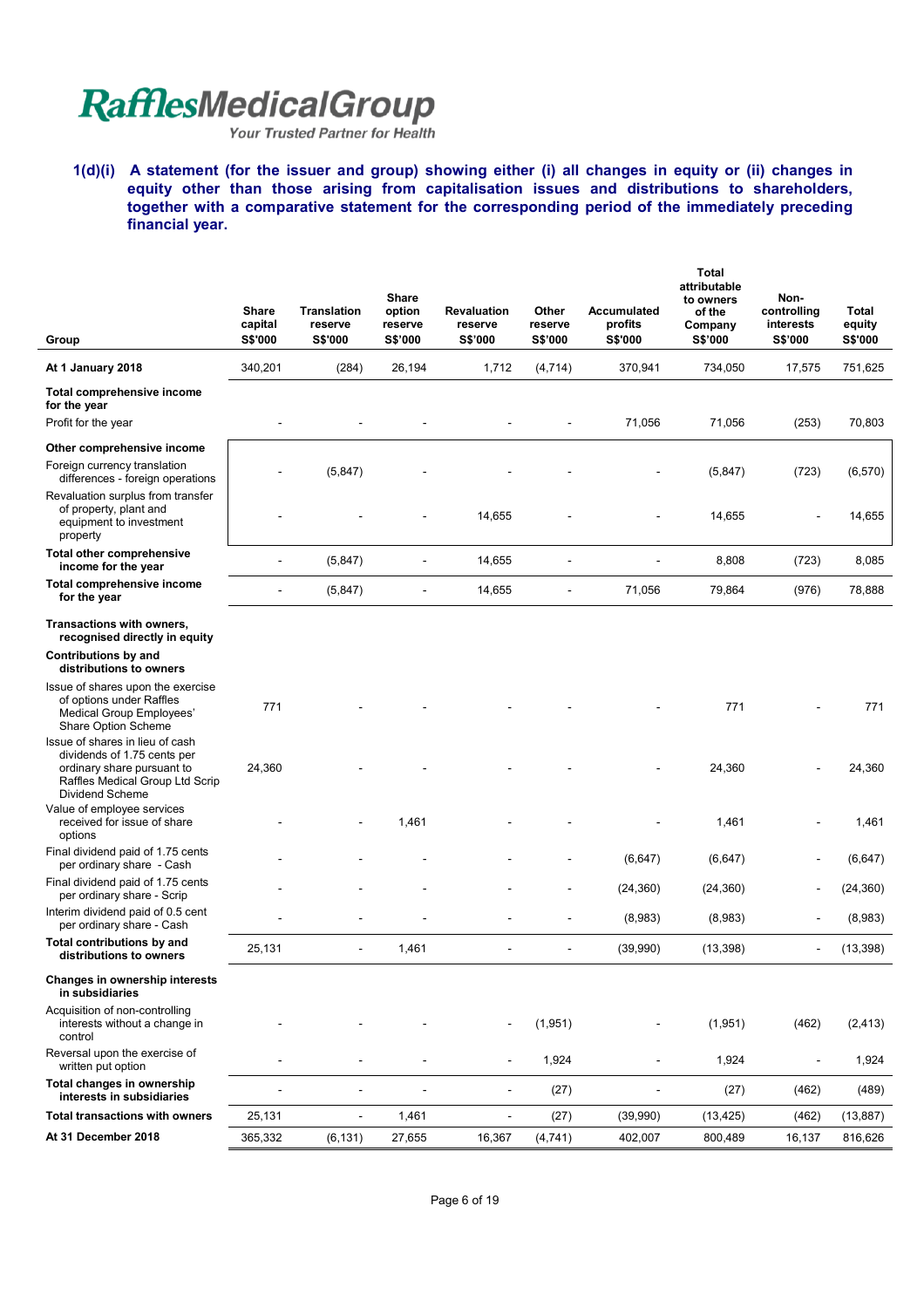Your Trusted Partner for Health

**1(d)(i) A statement (for the issuer and group) showing either (i) all changes in equity or (ii) changes in equity other than those arising from capitalisation issues and distributions to shareholders, together** with a comparative statement for the corresponding period of the immediately preceding financial **year (Cont'd).** 

| Group                                                                                                                                             | <b>Share</b><br>capital<br><b>S\$'000</b> | <b>Translation</b><br>reserve<br><b>S\$'000</b> | <b>Share</b><br>option<br>reserve<br><b>S\$'000</b> | <b>Revaluation</b><br>reserve<br>S\$'000 | Other<br>reserve<br>S\$'000 | Reserve<br>for own<br>shares<br>S\$'000 | Accumulated<br>profits<br><b>S\$'000</b> | <b>Total</b><br>attributable<br>to owners<br>of the<br>Company<br>S\$'000 | Non-<br>controlling<br>interests<br>S\$'000 | Total<br>equity<br><b>S\$'000</b> |
|---------------------------------------------------------------------------------------------------------------------------------------------------|-------------------------------------------|-------------------------------------------------|-----------------------------------------------------|------------------------------------------|-----------------------------|-----------------------------------------|------------------------------------------|---------------------------------------------------------------------------|---------------------------------------------|-----------------------------------|
| At 1 January 2019                                                                                                                                 | 365,332                                   | (6, 131)                                        | 27,655                                              | 16,367                                   | (4, 741)                    |                                         | 402,007                                  | 800,489                                                                   | 16,137                                      | 816,626                           |
| <b>Total comprehensive</b><br>income for the year                                                                                                 |                                           |                                                 |                                                     |                                          |                             |                                         |                                          |                                                                           |                                             |                                   |
| Profit for the year                                                                                                                               |                                           |                                                 |                                                     |                                          |                             |                                         | 60,273                                   | 60,273                                                                    | 249                                         | 60,522                            |
| Other comprehensive<br>income                                                                                                                     |                                           |                                                 |                                                     |                                          |                             |                                         |                                          |                                                                           |                                             |                                   |
| Foreign currency translation<br>differences - foreign<br>operations                                                                               |                                           | (3,932)                                         |                                                     |                                          |                             |                                         |                                          | (3,932)                                                                   | (425)                                       | (4, 357)                          |
| <b>Total other comprehensive</b><br>income for the year                                                                                           |                                           | (3,932)                                         |                                                     |                                          |                             |                                         |                                          | (3,932)                                                                   | (425)                                       | (4, 357)                          |
| <b>Total comprehensive</b><br>income for the year                                                                                                 |                                           | (3,932)                                         |                                                     |                                          |                             |                                         | 60,273                                   | 56,341                                                                    | (176)                                       | 56,165                            |
| Transactions with owners,<br>recognised directly in<br>equity                                                                                     |                                           |                                                 |                                                     |                                          |                             |                                         |                                          |                                                                           |                                             |                                   |
| Contributions by and<br>distributions to owners                                                                                                   |                                           |                                                 |                                                     |                                          |                             |                                         |                                          |                                                                           |                                             |                                   |
| Issue of shares upon the<br>exercise of options under<br>Raffles Medical Group<br>Employees' Share Option<br>Scheme                               | 982                                       |                                                 |                                                     |                                          |                             |                                         |                                          | 982                                                                       |                                             | 982                               |
| Issue of shares in lieu of cash<br>dividends of 2.0 cents per<br>ordinary share pursuant to<br>Raffles Medical Group Ltd<br>Scrip Dividend Scheme | 27,156                                    |                                                 |                                                     |                                          |                             |                                         |                                          | 27,156                                                                    |                                             | 27,156                            |
| Own shares acquired                                                                                                                               |                                           |                                                 |                                                     |                                          |                             | (400)                                   |                                          | (400)                                                                     |                                             | (400)                             |
| Value of employee services<br>received for issue of share<br>options                                                                              |                                           |                                                 | 1,399                                               |                                          |                             |                                         |                                          | 1,399                                                                     |                                             | 1,399                             |
| Final dividend paid of 2.0 cent<br>per ordinary share - Cash                                                                                      |                                           |                                                 |                                                     |                                          |                             |                                         | (8, 814)                                 | (8, 814)                                                                  |                                             | (8, 814)                          |
| Final dividend paid of 2.0 cent<br>per ordinary share - Scrip                                                                                     |                                           |                                                 |                                                     |                                          |                             |                                         | (27, 156)                                | (27, 156)                                                                 |                                             | (27, 156)                         |
| Interim dividend paid of 0.5<br>cent per ordinary share -<br>Cash                                                                                 |                                           |                                                 |                                                     |                                          |                             |                                         | (9, 140)                                 | (9, 140)                                                                  |                                             | (9, 140)                          |
| Total contributions by and<br>distributions to owners                                                                                             | 28,138                                    |                                                 | 1,399                                               |                                          |                             | (400)                                   | (45, 110)                                | (15, 973)                                                                 |                                             | (15, 973)                         |
| <b>Changes in ownership</b><br>interests in subsidiaries                                                                                          |                                           |                                                 |                                                     |                                          |                             |                                         |                                          |                                                                           |                                             |                                   |
| Present value of the exercise<br>price of written put options                                                                                     |                                           |                                                 |                                                     |                                          | 36                          |                                         |                                          | 36                                                                        |                                             | 36                                |
| Total changes in ownership<br>interests in subsidiaries                                                                                           |                                           |                                                 |                                                     |                                          | 36                          |                                         |                                          | 36                                                                        |                                             | 36                                |
| <b>Total transactions with</b><br>owners                                                                                                          | 28,138                                    |                                                 | 1,399                                               | $\blacksquare$                           | 36                          | (400)                                   | (45, 110)                                | (15, 937)                                                                 |                                             | (15, 937)                         |
| At 31 December 2019                                                                                                                               | 393,470                                   | (10,063)                                        | 29,054                                              | 16,367                                   | (4,705)                     | (400)                                   | 417,170                                  | 840,893                                                                   | 15,961                                      | 856,854                           |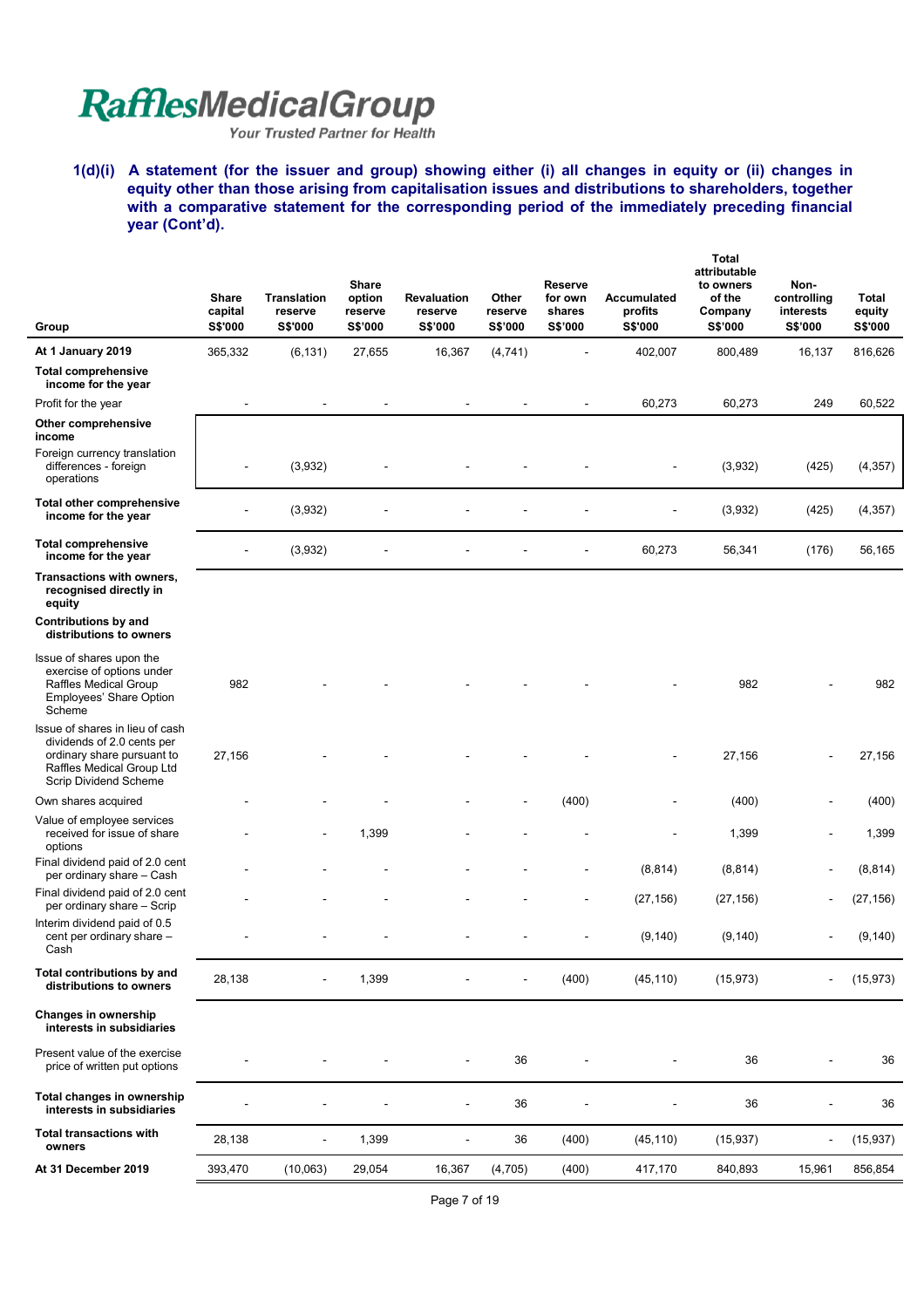Your Trusted Partner for Health

**1(d)(i) A statement (for the issuer and group) showing either (i) all changes in equity or (ii) changes in equity other than those arising from capitalisation issues and distributions to shareholders, together with a comparative statement for the corresponding period of the immediately preceding financial year (Cont'd).** 

|                                                                                                                                                     | Share<br>capital | <b>Share</b><br>option<br>reserve | <b>Reserve</b><br>for own<br>shares | Accumulated<br>profits | Total          |
|-----------------------------------------------------------------------------------------------------------------------------------------------------|------------------|-----------------------------------|-------------------------------------|------------------------|----------------|
| Company                                                                                                                                             | <b>S\$'000</b>   | S\$'000                           | S\$'000                             | <b>S\$'000</b>         | <b>S\$'000</b> |
| At 1 January 2018                                                                                                                                   | 340,201          | 26,194                            |                                     | 242,156                | 608,551        |
| Total comprehensive income for the year                                                                                                             |                  |                                   |                                     |                        |                |
| Profit for the year                                                                                                                                 |                  |                                   |                                     | 60,739                 | 60,739         |
| Total comprehensive income for the year                                                                                                             | $\overline{a}$   | $\overline{a}$                    | $\overline{a}$                      | 60,739                 | 60,739         |
| Transactions with owners, recognised directly in equity                                                                                             |                  |                                   |                                     |                        |                |
| Contributions by and distributions to owners                                                                                                        |                  |                                   |                                     |                        |                |
| Issue of shares upon the exercise of options under Raffles<br>Medical Group Employees' Share Option Scheme                                          | 771              |                                   |                                     |                        | 771            |
| Issue of shares in lieu of cash dividends of 1.75 cents per<br>ordinary share pursuant to Raffles Medical Group Ltd<br><b>Scrip Dividend Scheme</b> | 24,360           |                                   |                                     |                        | 24,360         |
| Value of employee services received for issue of share<br>options                                                                                   |                  | 1,461                             |                                     |                        | 1,461          |
| Final dividend paid of 1.75 cents per ordinary share - Cash                                                                                         |                  |                                   |                                     | (6, 647)               | (6, 647)       |
| Final dividend paid of 1.75 cents per ordinary share - Scrip                                                                                        |                  |                                   |                                     | (24, 360)              | (24, 360)      |
| Interim dividend paid of 0.5 cent per ordinary share - Cash                                                                                         |                  |                                   |                                     | (8,983)                | (8,983)        |
| Total contributions by and distributions to owners                                                                                                  | 25,131           | 1,461                             | $\overline{\phantom{0}}$            | (39,990)               | (13, 398)      |
| At 31 December 2018                                                                                                                                 | 365,332          | 27,655                            | $\overline{a}$                      | 262,905                | 655,892        |
|                                                                                                                                                     |                  |                                   |                                     |                        |                |
| At 1 January 2019                                                                                                                                   | 365,332          | 27,655                            |                                     | 262,905                | 655,892        |
| Total comprehensive income for the year                                                                                                             |                  |                                   |                                     |                        |                |
| Profit for the year                                                                                                                                 |                  |                                   |                                     | 52,993                 | 52,993         |
| Total comprehensive income for the year                                                                                                             | $\blacksquare$   | $\overline{\phantom{0}}$          | $\overline{\phantom{0}}$            | 52,993                 | 52,993         |
| Transactions with owners, recognised directly in equity                                                                                             |                  |                                   |                                     |                        |                |
| Contributions by and distributions to owners                                                                                                        |                  |                                   |                                     |                        |                |
| Issue of shares upon the exercise of options under Raffles<br>Medical Group Employees' Share Option Scheme                                          | 982              |                                   |                                     |                        | 982            |
| Issue of shares in lieu of cash dividends of 2.0 cents per<br>ordinary share pursuant to Raffles Medical Group Ltd<br><b>Scrip Dividend Scheme</b>  | 27,156           |                                   |                                     |                        | 27,156         |
| Own shares acquired                                                                                                                                 |                  | $\overline{\phantom{a}}$          | (400)                               |                        | (400)          |
| Value of employee services received for issue of share<br>options                                                                                   |                  | 1,399                             |                                     |                        | 1,399          |
| Final dividend paid of 2.0 cents per ordinary share - Cash                                                                                          |                  |                                   |                                     | (8, 814)               | (8, 814)       |
| Final dividend paid of 2.0 cents per ordinary share - Scrip                                                                                         |                  |                                   |                                     | (27, 156)              | (27, 156)      |
| Interim dividend paid of 0.5 cent per ordinary share - Cash                                                                                         |                  |                                   |                                     | (9, 140)               | (9,140)        |
| Total contributions by and distributions to owners                                                                                                  | 28,138           | 1,399                             | (400)                               | (45, 110)              | (15, 973)      |
| At 31 December 2019                                                                                                                                 | 393,470          | 29,054                            | (400)                               | 270,788                | 692,912        |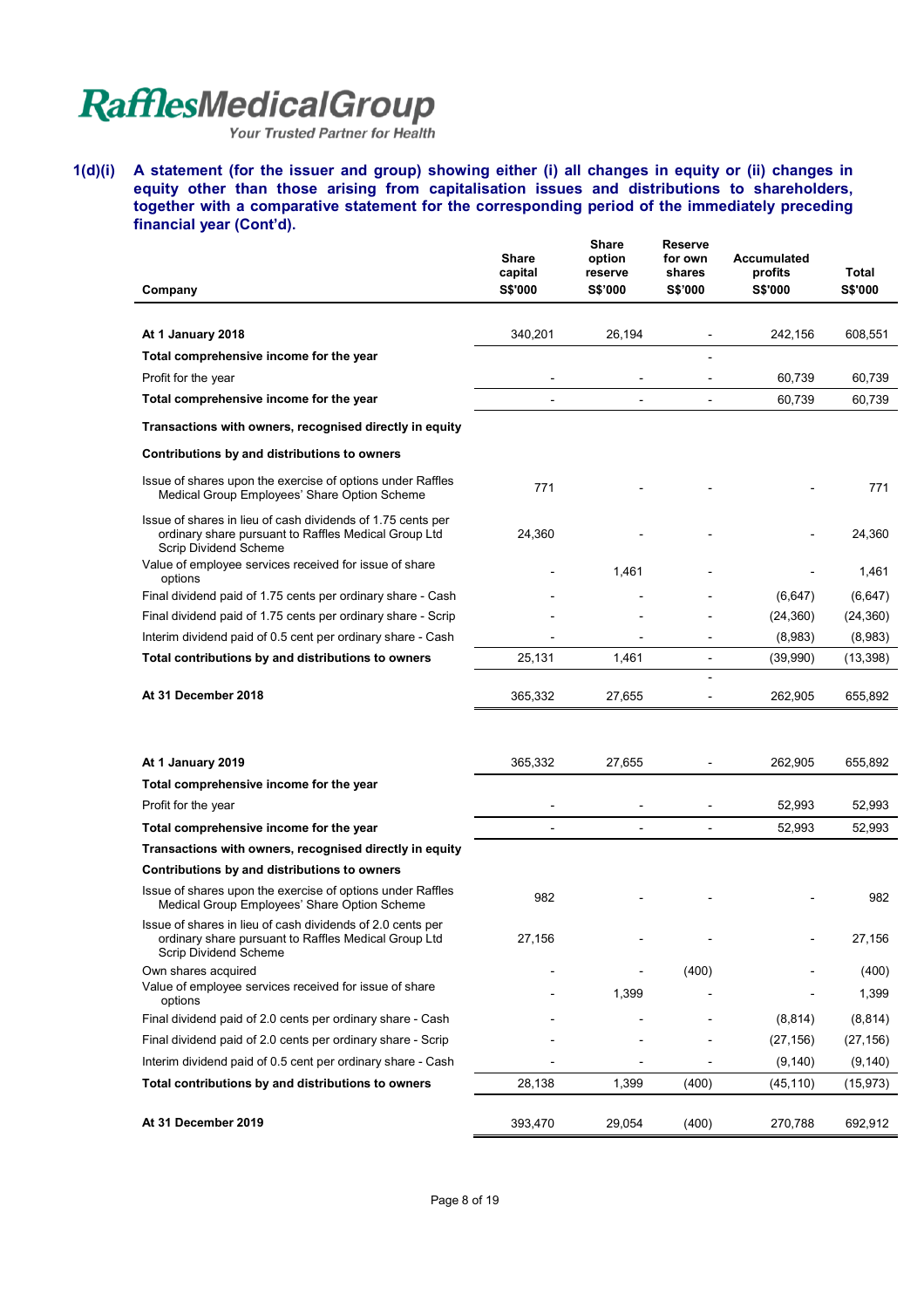**Your Trusted Partner for Health** 

**1(d)(ii) Details of any changes in the company's share capital arising from rights issue, bonus issue, share buy-backs, exercise of share options or warrants, conversion of other issues of equity securities, issue of shares for cash or as consideration for acquisition or for any other purpose since the end of the previous period reported on. State the number of shares that may be issued on conversion of all the outstanding convertibles, if any, against the total number of issued shares excluding treasury shares and subsidiary holdings of the issuer, as at the end of the current financial period reported on and as at the end of the corresponding period of the immediately preceding financial year. State also the number of shares held as treasury shares and the number of subsidiary holdings, if any, and the percentage of the aggregate number of treasury shares and subsidiary holdings held against the total number of shares outstanding in a class that is listed as at the end of the current financial period reported on and as at the end of the corresponding period of the immediately preceding financial year.** 

During the year ended 31 December 2019, the Company issued a total of 31,084,357 new ordinary shares due to the allotment and issue of 29,516,357 ordinary shares arising from the application of Raffles Medical Group Ltd Scrip Dividend Scheme in respect of the final dividend for the financial year ended 31 December 2018, as well as the allotment and issue of 1,568,000 new ordinary shares pursuant to the exercise by options holders under the Raffles Medical Group Share Option Schemes.

| Exercise price per share<br>(Post Share Split) | S\$0.26 | S\$0.55 | S\$0.73 | S\$0.78 | S\$1.07 | S\$1.09 |
|------------------------------------------------|---------|---------|---------|---------|---------|---------|
| Number of new shares issued                    | 421.000 | 480,000 | 154.000 | 180.000 | 330,000 | 3.000   |

On 1 July 2019, options to subscribe for 9,900,000 ordinary shares at an exercise price of S\$1.04 and 100,000 ordinary shares at an exercise price of S\$1.08 were granted to 440 eligible participants pursuant to the Raffles Medical Group (2010) Share Option Scheme.

As at 31 December 2019, there were outstanding options for conversion into 71,665,000 (31 December 2018: 65,689,000) ordinary shares. The Company holds 400,000 treasury shares and there is no subsidiary holdings as at 31 December 2019 (31 December 2018: Nil).

During the year ended 31 December 2019, the Company acquired 400,000 treasury shares.

The treasury shares held by the Company as at 31 December 2019 represent 0.02% (31 December 2018: Nil) of the total number of issued shares (excluding treasury shares).

## **1(d)(iii) To show the total number of issued shares excluding treasury shares as at the end of the current financial period and as at end of the immediately preceding year.**

|                                                   | 31/12/2019    | 31/12/2018    |
|---------------------------------------------------|---------------|---------------|
| Number of issued shares excluding treasury shares | 1,827,858,757 | 1,797,174,400 |

## **1(d)(iv) A statement showing all sales, transfers, cancellation and/or use of treasury shares as at the end of the current financial period reported on.**

|                                | <b>Number of treasury</b><br>shares |
|--------------------------------|-------------------------------------|
| Balance as at 1 January 2019   | -                                   |
| Acquisition of treasury shares | 400.000                             |
| Balance as at 31 December 2019 | 400.000                             |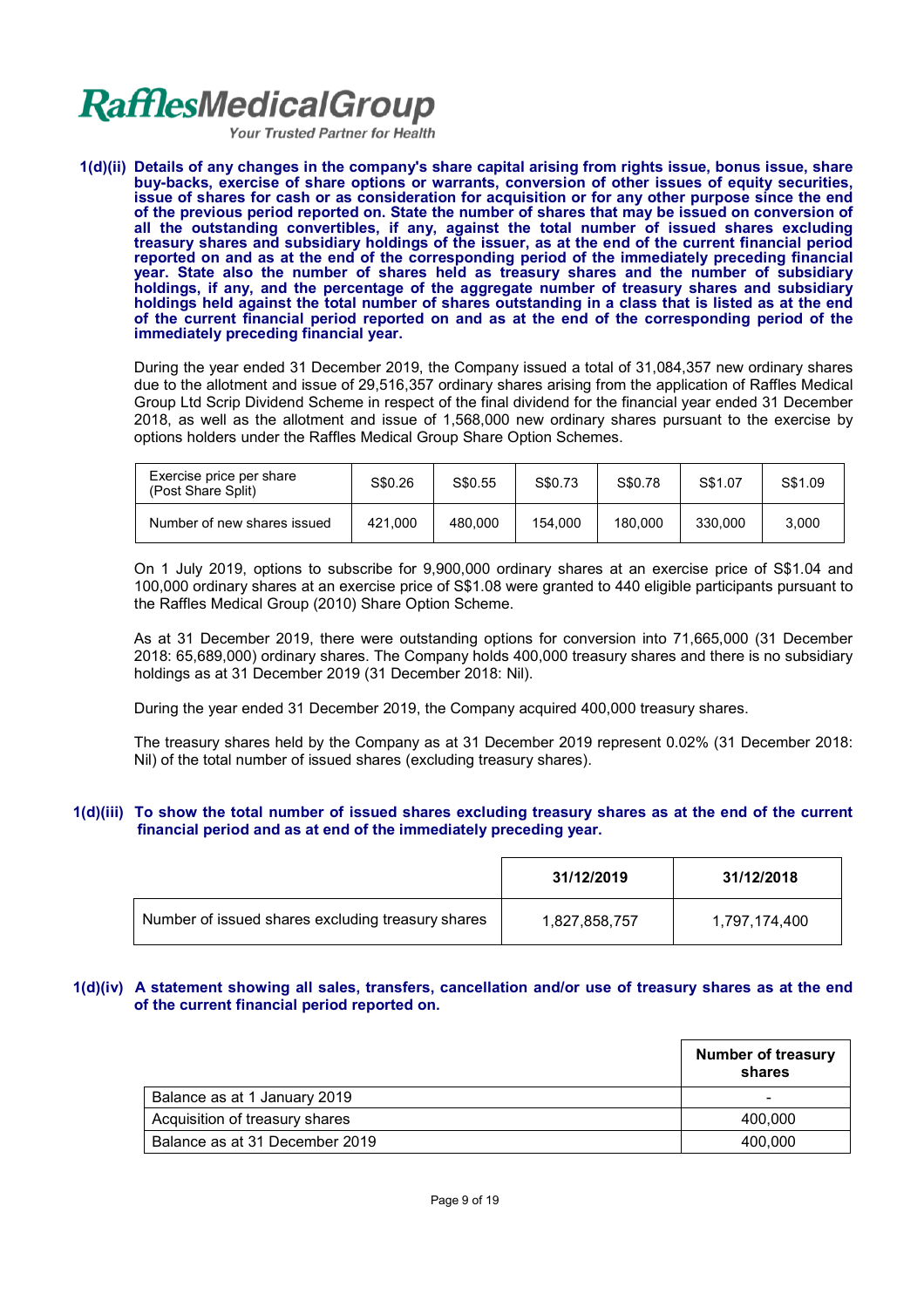**Your Trusted Partner for Health** 

**1(d)(v) A statement showing all sales, transfers, cancellation and/or use of subsidiary holdings as at the end of the current financial period reported on.** 

There were no sales, transfers, cancellation and/or use of subsidiary holdings as at 31 December 2019 (31 December 2018: Nil).

#### **2. Whether the figures have been audited or reviewed and in accordance with which auditing standard or practice.**

The financial statements of consolidated results for the year ended 31 December 2019 have been audited in accordance with Singapore Standards on Auditing.

#### **3. Where the figures have been audited or reviewed, the auditors' report (including any qualifications or emphasis of a matter).**

As attached.

### **4. Whether the same accounting policies and methods of computation as in the issuer's most recently audited annual financial statements have been applied.**

Accounting policies and methods of computation used in the consolidated financial statements for the year ended 31 December 2019 are consistent with those applied in the financial statements for the year ended 31 December 2018, except for the adoption of accounting standards (including its consequential amendments) and interpretations applicable for the financial period beginning 1 January 2019 as disclosed in item 5 below.

#### **5. If there are any changes in the accounting policies and methods of computation, including any required by an accounting standard, what has changed, as well as the reasons for, and the effect of, the change.**

The adoption of new and revised standards did not have substantial effect on the financial performance and position of the Group except for the adoption of Singapore Financial Reporting Standards (International) (SFRS(I)) 16 *Leases* which took effect on 1 January 2019, using the modified retrospective approach. In compliance with SFRS(I) 16 *Leases*, the Group has applied the practical expedient to recognise the amount of right-of-use assets equal to the lease liabilities, adjusted by the amount of accrued lease payment related to that lease recognised in the statement of financial position immediately before 1 January 2019.

### **6. Earnings per ordinary share of the group for the current financial period reported on and the corresponding period of the immediately preceding financial year, after deducting any provision for preference dividends.**

|                                                                   | 2019       | 2018       |
|-------------------------------------------------------------------|------------|------------|
| Earnings per ordinary share for the year based on $1(a)$ above :- |            |            |
| (i) Basic earnings per share [A]                                  | 3.32 cents | 3.98 cents |
| (ii) Diluted earnings per share [B]                               | 3.32 cents | 3.97 cents |

 [A] The calculation of earnings per ordinary share was based on weighted average number of shares 1,813,326,091 (2018: 1,784,387,214) in issue during the year.

 [B] The calculation of earnings per ordinary share (on a fully diluted basis) was based on weighted average number of shares of 1,815,814,937 (2018: 1,788,293,057) in issue during the year.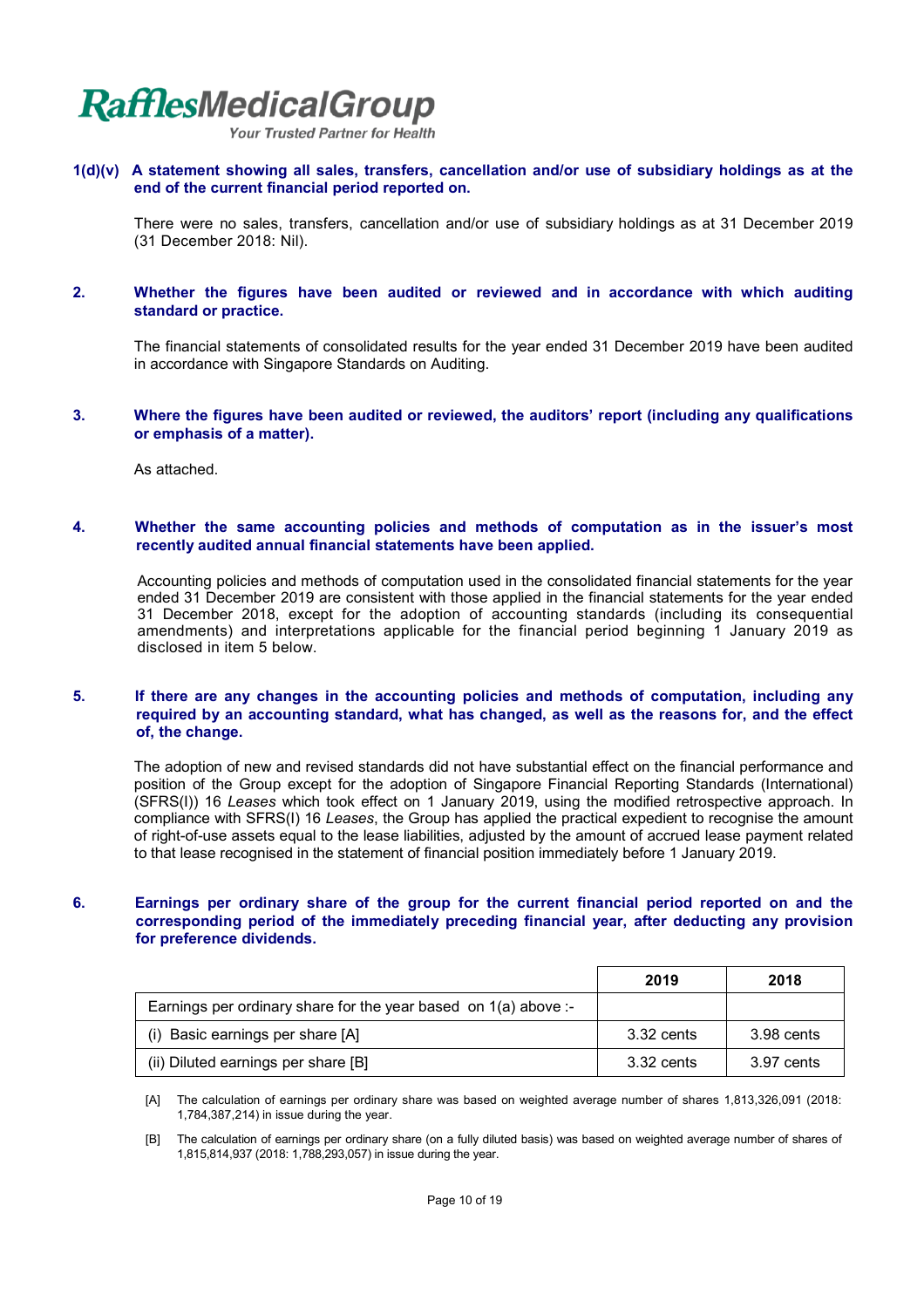Your Trusted Partner for Health

**7. Net asset value (for the issuer and group) per ordinary share based on the total number of issued shares excluding treasury shares of the issuer at the end of the:-**

## **(a) current financial period reported on; and (b) immediately preceding financial year.**

|                                        | Group       |             | Company     |             |
|----------------------------------------|-------------|-------------|-------------|-------------|
|                                        | 31/12/2019  | 31/12/2018  | 31/12/2019  | 31/12/2018  |
| Net asset value per ordinary share [C] | 46.00 cents | 44.54 cents | 37.91 cents | 36.50 cents |

- [C] The calculation of net asset value per ordinary share was based on 1,827,858,757 shares as at 31 December 2019 (31 December 2018: 1,797,174,400).
- **8. A review of the performance of the group, to the extent necessary for a reasonable understanding of the group's business. It must include a discussion of the following:-**
	- **(a) any significant factors that affected the turnover, costs, and earnings of the group for the current financial period reported on, including (where applicable) seasonal or cyclical factors; and**
	- **(b) any material factors that affected the cash flow, working capital, assets or liabilities of the group during the current financial period reported on.**

The Group's revenue grew **6.7%** from **S\$489.1** million in 2018 to **S\$522.0** million in 2019. The revenues generated by the Healthcare Services and Hospital Services divisions grew by **9.0%** and **5.9%** respectively. The revenue growth for Healthcare Services was attributable to an increase in corporate clients and greater scope of services for existing and new insurance contracts. The revenue growth for Hospital Services division was driven by higher patient load.

Earnings before interest, taxes, depreciation and amortisation (**EBITDA**) increased by **2.8%** from **S\$102.5**  million in 2018 to **S\$105.4** million in 2019. Net profit after tax for 2019 decreased by **14.5%** to **S\$60.5**  million due to the gestation loss for *RafflesHospital Chongqing* (**RHCQ**). The gestation loss for RHCQ was **S\$9.2** million at the EBITDA level. Excluding RHCQ, EBITDA would have increased by **11.8%** year-onyear.

The Group has a healthy cash position of **S\$150.7** million as at 31 December 2019 due to strong operating cashflows generated from the Group's business operations. This was after accounting for the payment of **S\$98.5** million for fixed assets under development as well as capital expenditure incurred during the financial year.

The building structure of *RafflesHospital Shanghai* was topped out (completed) in May 2019. The interior fit-out and purchase of major equipment is now underway.

The Directors are pleased to recommend a final dividend of **2.0** cents per share amounting to approximately **S\$36.6** million. Including interim dividend of **0.5 cent** per share paid in August 2019, the total dividends for the financial year ended 31 December 2019 will be **2.5** cents per share.

## **9. Where a forecast, or a prospect statement, has been previously disclosed to shareholders, any variance between it and the actual results.**

The current financial year's results are in line with the Directors' expectations as disclosed in the Group's Q3 2019 results announcement.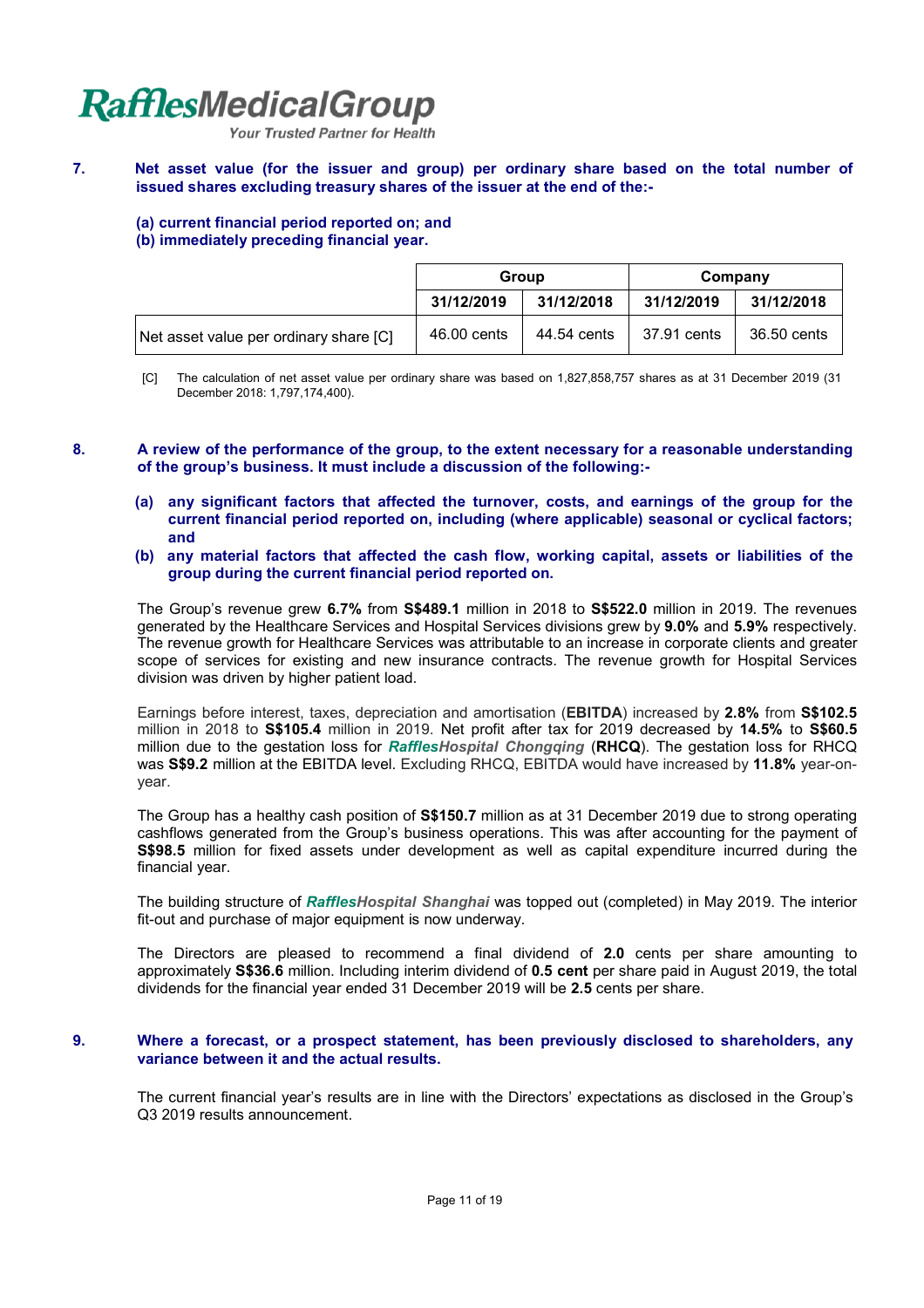**Your Trusted Partner for Health** 

### **10. A commentary at the date of the announcement of the significant trends and competitive conditions of the industry in which the group operates and any known factors or events that may affect the group in the next reporting period and the next 12 months.**

 The novel coronavirus outbreak (**COVID-19**) will impact all economies to varying degrees. It is expected to affect Asian economies more than those in the West. The Singapore and China economies will be affected. As the Group has a significant presence in these two economies, management will respond appropriately as a healthcare provider and business organisation to these deleterious impacts.

 *RafflesMedical* has added Waterway Point to its *RafflesHealthScreeners* portfolio, increasing the number of executive health screening centres to 5 in Singapore. Patients can also opt to have laboratory investigations done in the comfort of their homes by choosing the preferred packages from the *RafflesHealth* e-store.

*RafflesConnect,* a secured personal healthcare platform that enables easy access to healthcare services and information, was launched in January 2019. Through *RafflesConnect*, patients can consult a *RafflesMedical* doctor anytime and anywhere via tele-consultation and have their medication delivered to them. With the COVID-19 outbreak, there has been a significant rise in the utilisation of *RafflesConnect* as patient access updated health advisories and tele-consult a *RafflesMedical* doctor.

*RafflesHospital Singapore* will continue to provide quality care to locals, expatriates and overseas patients. With facilities, ranging from its accredited Accident & Emergency Department to twenty-seven multi-speciality clinics, advanced imaging and diagnostic services to high-end in-patient suites, *RafflesHospital Singapore* is well-positioned to provide seamless and integrated care to all patients. The hospital will also expand the Emergency Care Collaboration scheme with the Ministry of Health.

*RafflesHealthinsurance* will continue to invest in digitalisation, building digital platforms and increasing its social media presence to improve customer engagement and acquisition. In the employee benefit market, *RafflesHealthinsurance* will continue to expand its employee benefit business through brokers.

*RafflesHospital Chongqing* is now operating round the clock and staffed by a team of multi-disciplinary international and local doctors. The hospital has obtained approval to be one of the designated hospitals covered by China's social health insurance scheme (Yibao). Under this scheme, local patients will be able to claim medical expenditures incurred in *RafflesHospital Chongqing*.

Preparations are on track to enable *RafflesHospital Shanghai* to be ready for operations. However, in view of the COVID-19 situation, the actual date of commencement of operations will depend on when Shanghai returns to normalcy.

Based on the current conditions, and barring unforeseen circumstances, including the prolongation of COVID-19 situation, the Group expects to remain profitable in 2020.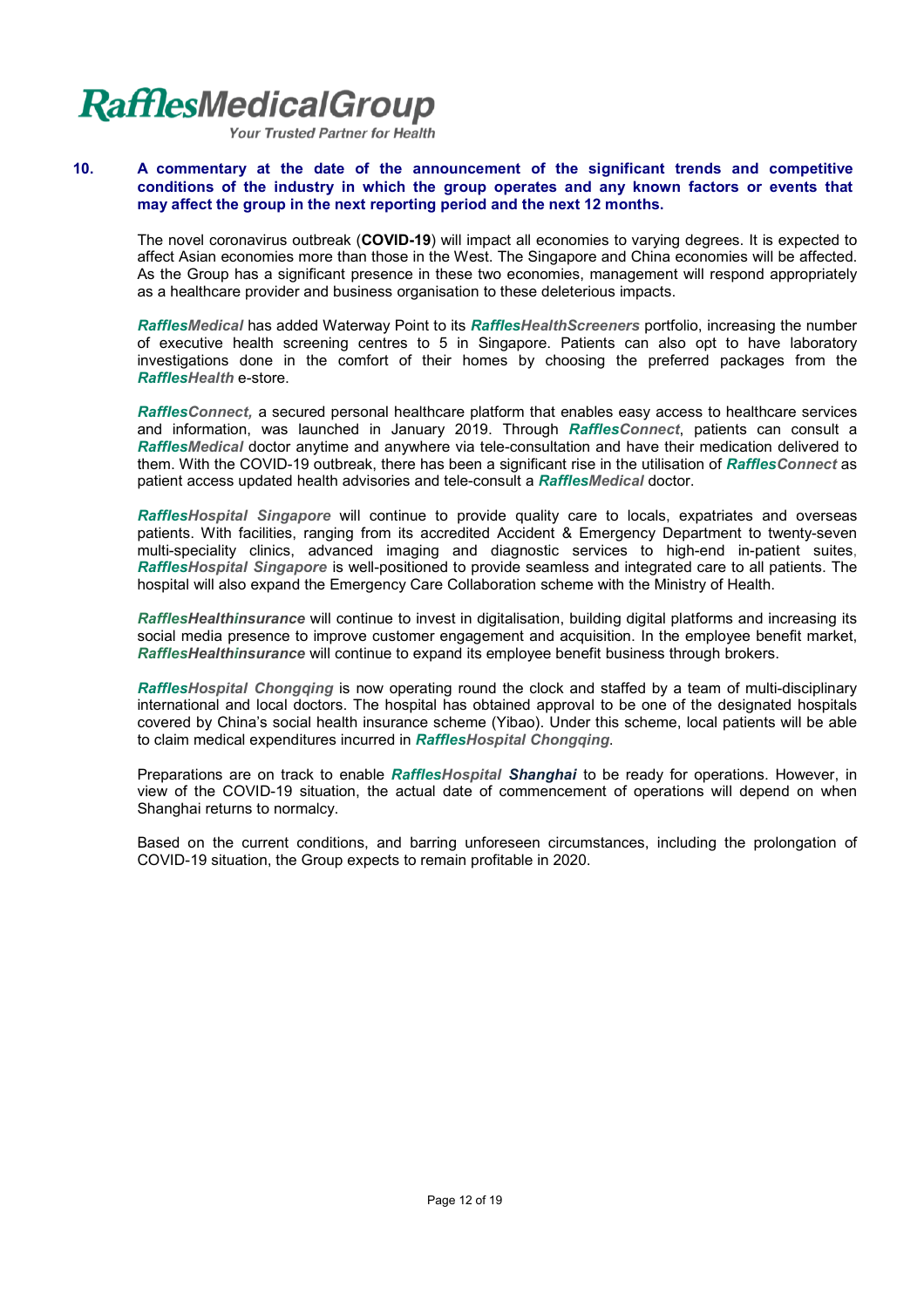**Your Trusted Partner for Health** 

## **11. Dividend**

## **(a) Current Financial Period Reported On**

## **Any dividend declared for the current financial period reported on?** Yes

| Name of Dividend                     | Interim                                     |  |  |
|--------------------------------------|---------------------------------------------|--|--|
| Dividend Type                        | Ordinary                                    |  |  |
| Dividend Amount per Share (in cents) | 0.5 cent per ordinary share (one tier tax)  |  |  |
| Tax Rate                             | Tax Exempt                                  |  |  |
|                                      |                                             |  |  |
| Name of Dividend                     | Proposed Final                              |  |  |
| Dividend Type                        | Ordinary                                    |  |  |
| Dividend Amount per Share (in cents) | 2.0 cents per ordinary share (one tier tax) |  |  |
| Tax Rate                             | Tax Exempt                                  |  |  |

## **(b) Corresponding Period of the Immediately Preceding Financial Year**

## **Any dividend declared for the corresponding period of the immediately preceding financial year?** Yes

| Name of Dividend                     | Interim                                    |
|--------------------------------------|--------------------------------------------|
| Dividend Type                        | Ordinary                                   |
| Dividend Amount per Share (in cents) | 0.5 cent per ordinary share (one tier tax) |
| ⊺Tax Rate                            | Tax Exempt                                 |

| Name of Dividend                     | Final                                       |
|--------------------------------------|---------------------------------------------|
| Dividend Type                        | Ordinary                                    |
| Dividend Amount per Share (in cents) | 2.0 cents per ordinary share (one tier tax) |
| Tax Rate                             | Tax Exempt                                  |

### **(c) Date payable**

The Directors are pleased to recommend a final dividend of 2.0 cents per share amounting approximately to S\$36.6 million in respect of the financial year ended 31 December 2019 for approval by the shareholders at the next Annual General Meeting to be convened on 24 April 2020. Including the interim dividend of 0.5 cent per share paid in August 2019, the total dividends for the financial year ended 31 December 2019 will be 2.5 cents per share.

The date of payment of the proposed dividends, if approved at the Annual General Meeting, will be announced at a later date.

### **(d) Books closure date**

The books closure date will be announced at a later date.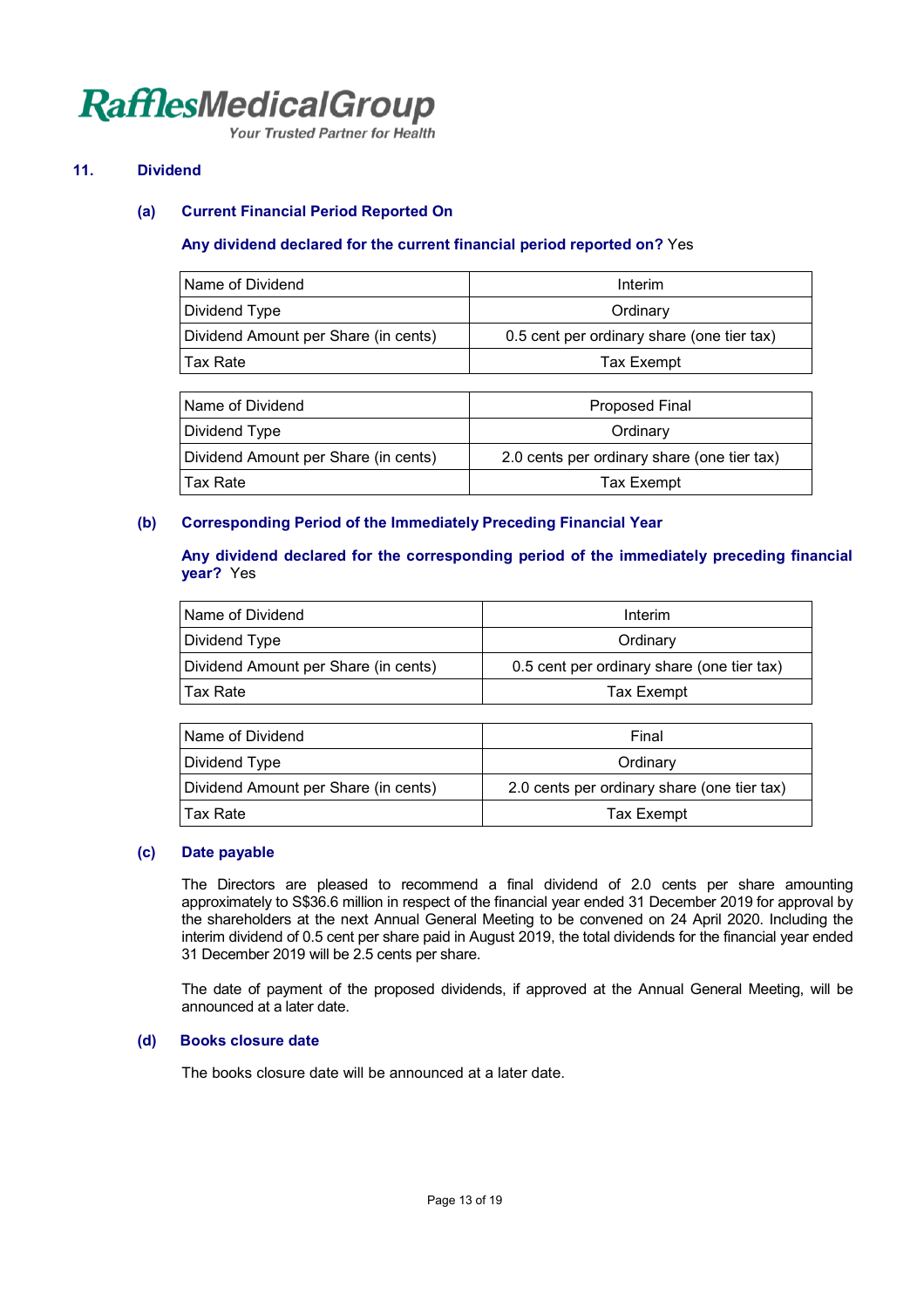**Your Trusted Partner for Health** 

## **11. Dividend (cont'd)**

## **(e) Scrip dividend scheme**

The Scrip Dividend Scheme will be applicable to the final dividend. The issue price of a new share shall not be set at more than 10% discount to, nor shall it exceed the average of the last dealt prices of a share on the SGX-ST for each of the market days during the price determination period (being the period commencing on the day on which the shares are first quoted ex-dividend and ending on the books closure date to determine the entitlements to the final dividend). Further details will be announced at a later date.

## **12. If no dividend has been declared/recommended, a statement to that effect.**

Not applicable.

### **13. If the group has obtained a general mandate from shareholders for Interested Parties Transactions (IPTs), the aggregate value of such transactions as required under Rule 920(1)(a)(ii). If no IPT mandate has been obtained, a statement to that effect.**

The Company did not obtain a general mandate from shareholders for IPTs.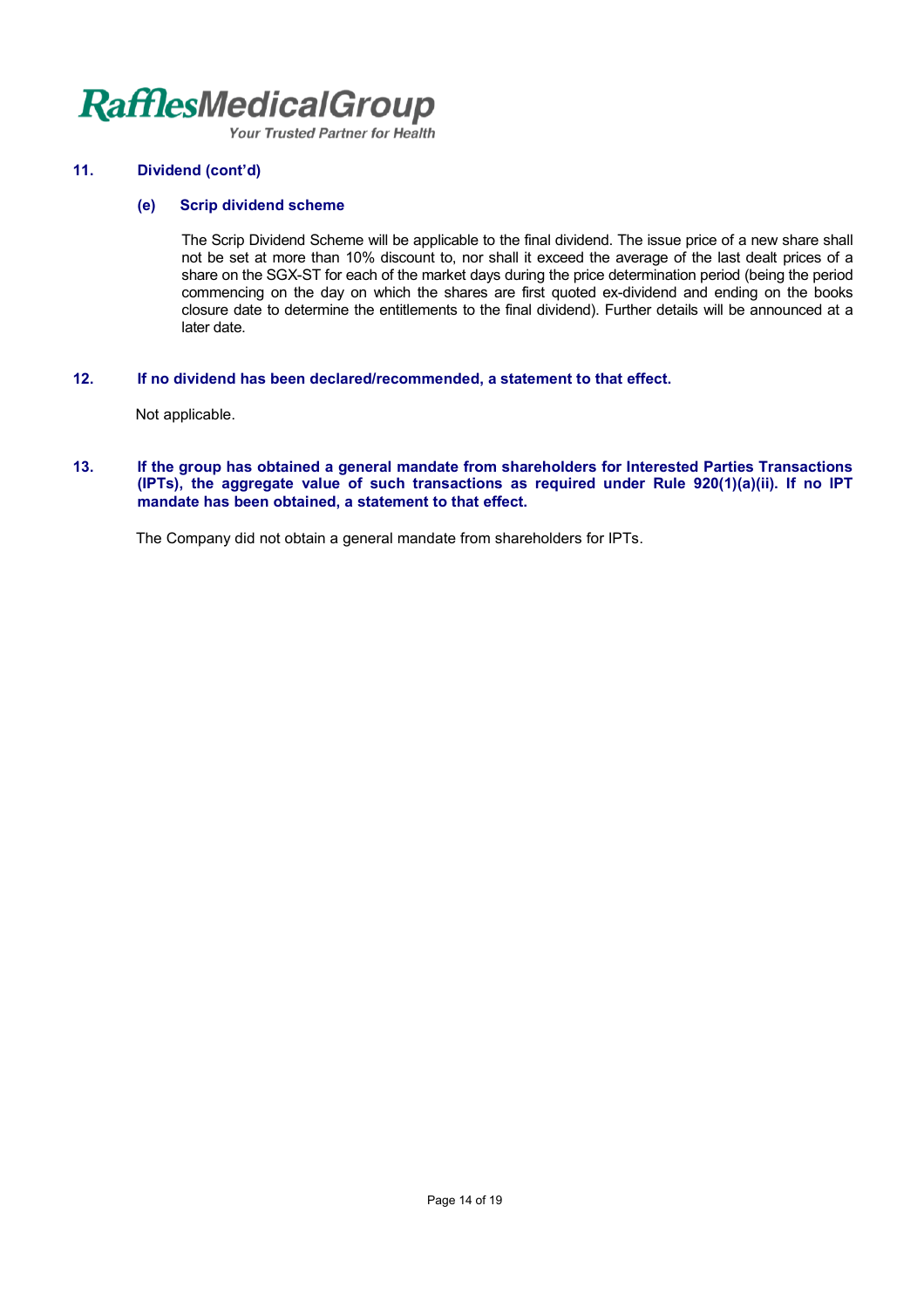Your Trusted Partner for Health

**PART II - ADDITIONAL INFORMATION REQUIRED FOR FULL YEAR ANNOUNCEMENT (This part is not applicable to Q1, Q2, Q3 or Half Year Results)** 

### **14. Segmented revenue and results for business or geographical segments (of the group) in the form presented in the issuer's most recently audited annual financial statements, with comparative information for the immediately preceding year.**

### **Business Segments**

| 2019                                 | <b>Healthcare</b><br>services<br><b>S\$'000</b> | <b>Hospital</b><br>services<br>S\$'000 | <b>Investment</b><br>holdings<br><b>S\$'000</b> | <b>Total</b><br>S\$'000        |
|--------------------------------------|-------------------------------------------------|----------------------------------------|-------------------------------------------------|--------------------------------|
| <b>Revenue and expenses</b>          |                                                 |                                        |                                                 |                                |
| Revenue                              | 238,718                                         | 306,434                                | 33,724                                          | 578,876                        |
| Inter-segment revenue                | 3,808                                           | 26,775                                 | 26,255                                          | 56,838                         |
| Finance expenses                     | (832)                                           | (21)                                   | (1,088)                                         | (1,941)                        |
| Depreciation and amortisation        | (13,039)                                        | (7, 733)                               | (185)                                           | (20, 957)                      |
| Reportable segment profit before tax | 13,812                                          | 48,379                                 | 22,036                                          | 84,227                         |
| Reportable segment assets            | 908,111                                         | 214,302                                | 926,249                                         | 2,048,662                      |
| Capital expenditure                  | 23,938                                          | 22,348                                 | 92,653                                          | 138,939                        |
| Reportable segment liabilities       | 217,160                                         | 141,495                                | 786,627                                         | 1,145,282                      |
| 2018                                 | <b>Healthcare</b><br>services<br><b>S\$'000</b> | <b>Hospital</b><br>services<br>S\$'000 | Investment<br>holdings<br><b>S\$'000</b>        | <b>Total</b><br><b>S\$'000</b> |
| <b>Revenue and expenses</b>          |                                                 |                                        |                                                 |                                |
| Revenue                              | 218,925                                         | 289,421                                | 29,220                                          | 537,566                        |
| Inter-segment revenue                | 3,050                                           | 23,111                                 | 22,270                                          | 48,431                         |
| Finance expenses                     | (368)                                           |                                        | (816)                                           | (1, 184)                       |
| Depreciation and amortisation        | (5, 392)                                        | (6, 327)                               | (207)                                           | (11, 926)                      |
| Reportable segment profit before tax | 12,513                                          | 57,169                                 | 20,799                                          | 90,481                         |
| Reportable segment assets            | 796,924                                         | 206,373                                | 840,770                                         | 1,844,067                      |

Capital expenditure **4,019** 101,229 114,959 Reportable segment liabilities 136,927 129,676 675,570 942,173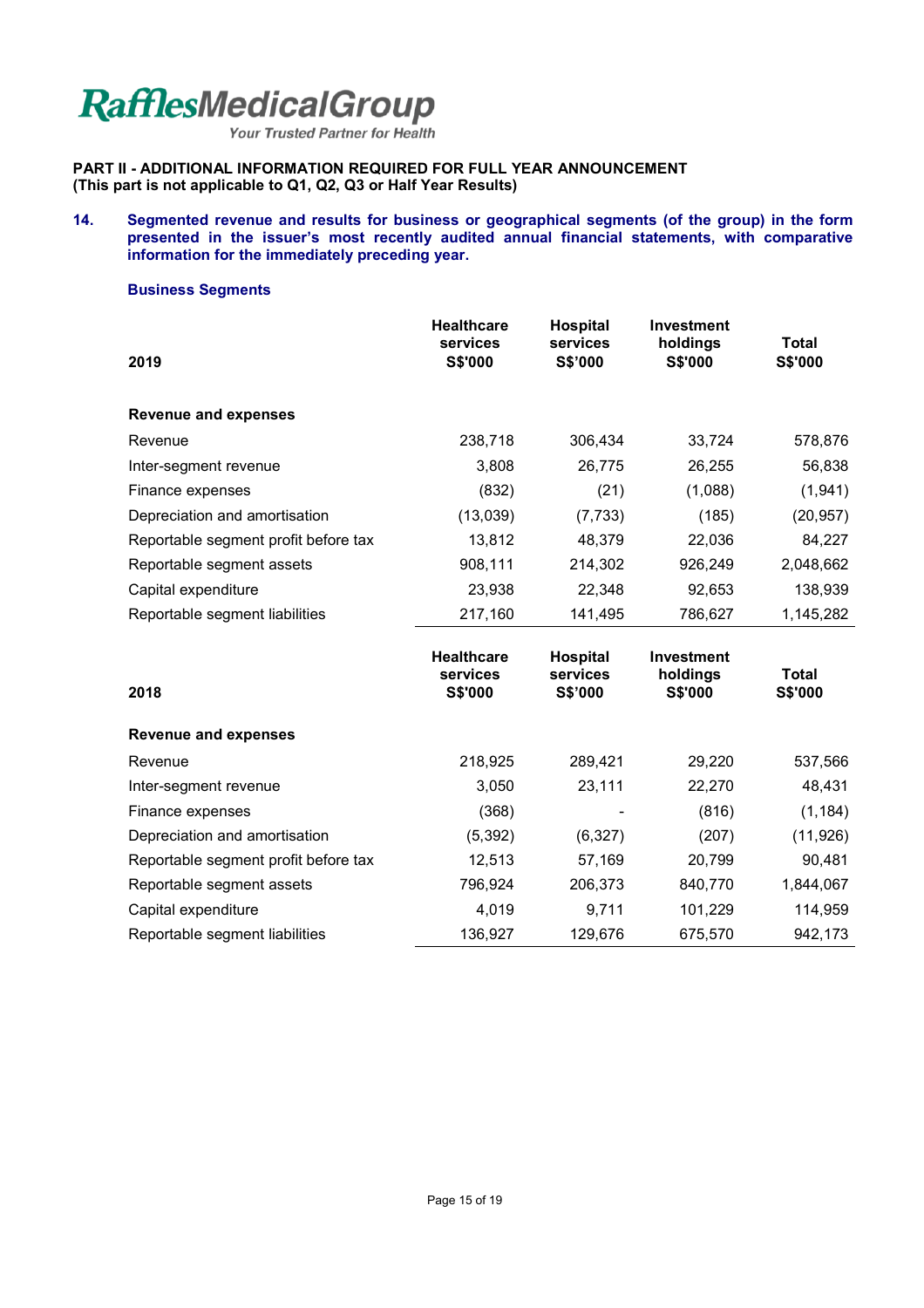Your Trusted Partner for Health

## **14. Business Segments (Cont'd)**

**Reconciliation of reportable segment revenues, profit or loss, assets and liabilities and other material items** 

|                                                                                                       | 2019           | 2018           |
|-------------------------------------------------------------------------------------------------------|----------------|----------------|
|                                                                                                       | S\$'000        | S\$'000        |
| <b>Revenues</b>                                                                                       |                |                |
| Total revenue for reportable segments                                                                 | 578,876        | 537,566        |
| Elimination of inter-segment revenue                                                                  | (56, 838)      | (48,431)       |
| Consolidated revenue                                                                                  | 522,038        | 489,135        |
| <b>Profit or loss</b>                                                                                 |                |                |
| Total profit for reportable segments                                                                  | 84,227         | 90,481         |
| Adjustment for depreciation of property, plant and equipment and<br>amortisation of intangible assets | (8,303)        | (6, 347)       |
| Consolidated profit before tax                                                                        | 75,924         | 84,134         |
|                                                                                                       |                |                |
|                                                                                                       | 2019           | 2018           |
|                                                                                                       | <b>S\$'000</b> | <b>S\$'000</b> |
| <b>Assets</b>                                                                                         |                |                |
| Total assets for reportable segments                                                                  | 2,048,662      | 1,844,067      |
| Elimination of inter-segment assets                                                                   | (765,005)      | (728, 789)     |
| Unallocated amounts – current tax and deferred tax assets                                             | 1,165          | 1,011          |
| Consolidated total assets                                                                             | 1,284,822      | 1,116,289      |
| <b>Liabilities</b>                                                                                    |                |                |
| Total liabilities for reportable segments                                                             | 1,145,282      | 942,173        |
| Elimination of inter-segment liabilities                                                              | (738, 723)     | (660, 858)     |
| Unallocated amounts – current tax and deferred tax liabilities                                        | 21,409         | 18,348         |
| Consolidated total liabilities                                                                        | 427,968        | 299,663        |

## **Other material items**

|                               | Reportable<br>segment<br>totals<br><b>S\$'000</b> | <b>Adjustments</b><br><b>S\$'000</b> | <b>Consolidated</b><br>totals<br>S\$'000 |
|-------------------------------|---------------------------------------------------|--------------------------------------|------------------------------------------|
| 2019                          |                                                   |                                      |                                          |
| Depreciation and amortisation | 20,957                                            | 8,303                                | 29,260                                   |
| 2018                          |                                                   |                                      |                                          |
| Depreciation and amortisation | 11,926                                            | 6.347                                | 18,273                                   |

The Group's properties at Raffles Holland V, Raffles Hospital, Raffles Specialist Centre and Chongqing are owned by its subsidiaries and classified as investment properties in the subsidiaries' standalone financial statements. In accordance with the Group's accounting policies, investment property is measured at fair value and not depreciated.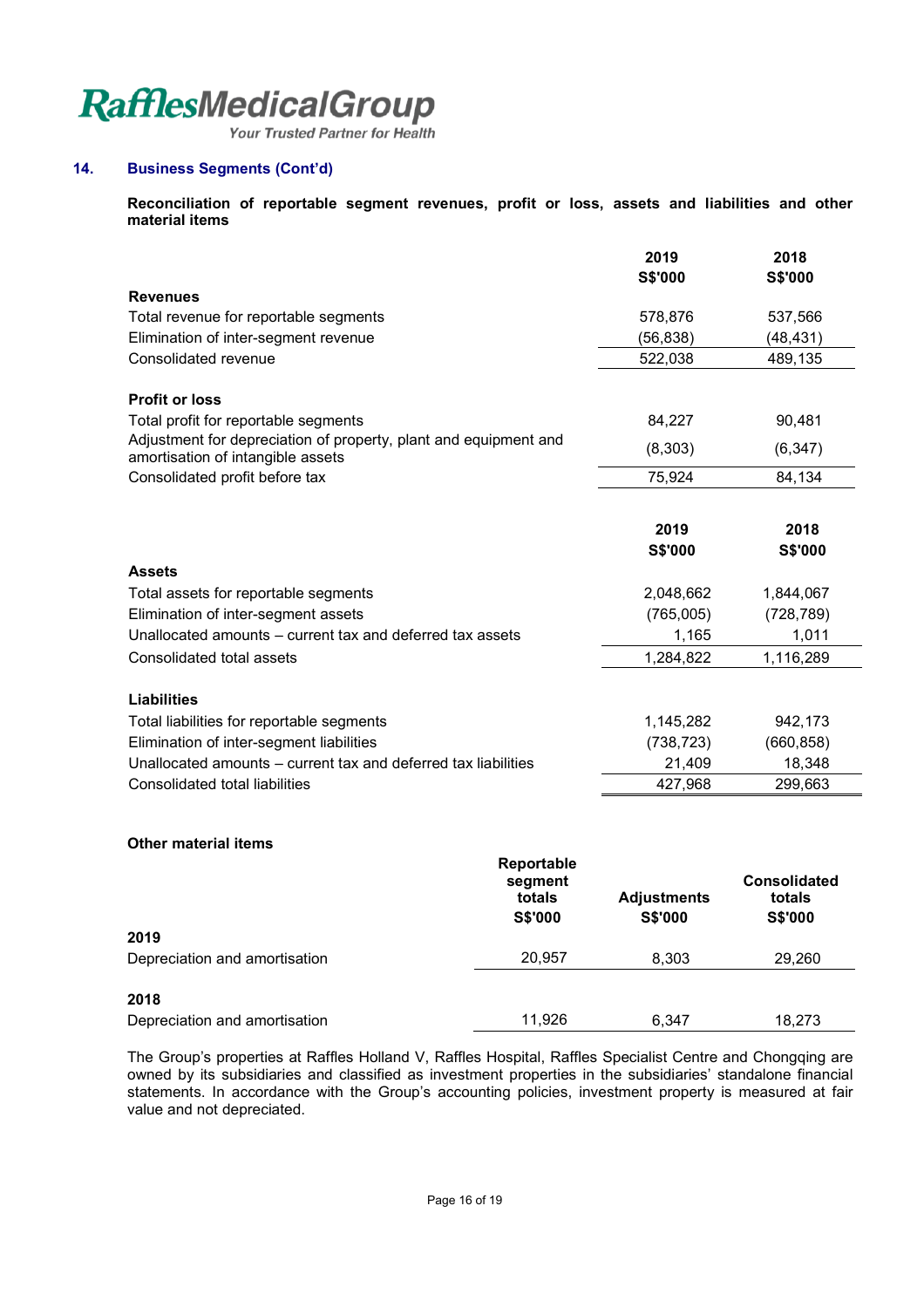Your Trusted Partner for Health

## **14. Business Segments (Cont'd)**

For the preparation of the consolidated financial statements, a portion of these properties are reclassified from investment properties to property, plant and equipment as these properties are used in the supply of medical services by the Group. Accordingly, the carrying values of these properties are depreciated over their useful lives in the consolidated financial statements of the Group.

The amount of S\$8,303,000 (2018: S\$6,347,000) relates to the depreciation of these properties for the year ended 31 December 2019.

## **Geographical Segments**

The Group operations are primarily in Singapore, Greater China, Vietnam, Cambodia and Japan.

In presenting information on the basis of geographical segments, segment revenue is based on the geographical location of customers and segment assets are based on the geographical location of the assets.

|                                  | 2019      | 2018    |
|----------------------------------|-----------|---------|
|                                  | \$'000    | \$'000  |
| <b>Revenue</b>                   |           |         |
| Singapore                        | 462,245   | 431,351 |
| Greater China                    | 40,021    | 39,846  |
| Rest of Asia                     | 19,772    | 17,938  |
| Consolidated revenue             | 522,038   | 489,135 |
| <b>Non-current assets</b>        |           |         |
| Singapore                        | 712,489   | 685,016 |
| <b>Greater China</b>             | 312,866   | 223,936 |
| Rest of Asia                     | 8,844     | 5,211   |
| Consolidated non-current assets* | 1.034.199 | 914,163 |

\* Non-current assets exclude financial instruments (other than equity-accounted investees) and deferred tax assets. The Group initially applied SFRS(I) 16 at 1 January 2019, which requires the recognition of right-of-use assets and lease liabilities for lease contracts that were previously classified as operating leases. As a result, the Group recognised S\$20.8 million of right-of-use assets and S\$21.1 million of liabilities from these lease contracts. The assets and liabilities are included in all the segments as at 31 December 2019. The Group has applied SFRS(I) 16 using the modified retrospective approach under which comparative information is not restated.

#### **15. In the review of performance, the factors leading to any material changes in contributions to turnover and earnings by the business or geographical segments.**

Please refer to Item 8.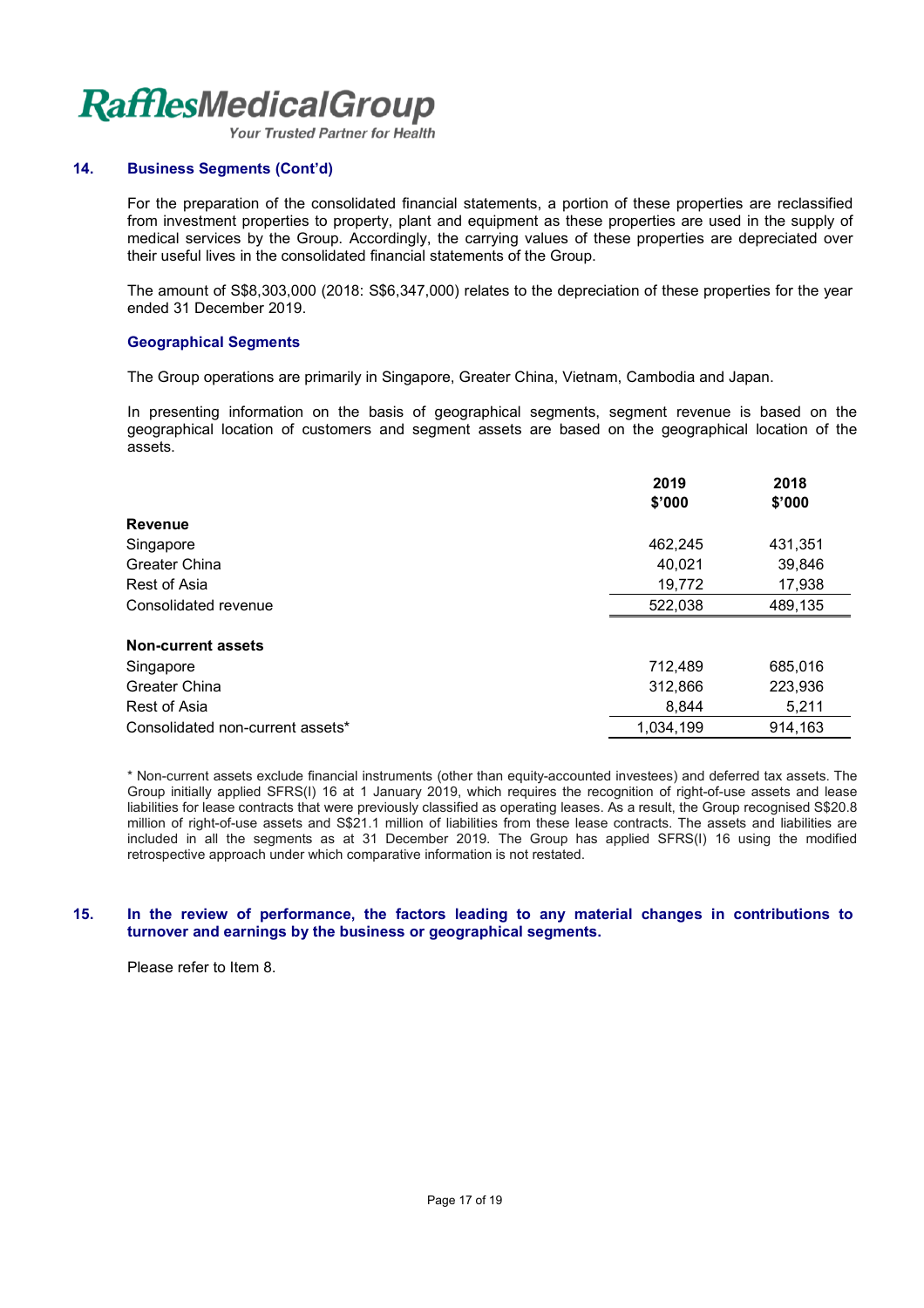Your Trusted Partner for Health

## **16. A breakdown of sales.**

|                   |                                                                                                         | Group           |                 |             |
|-------------------|---------------------------------------------------------------------------------------------------------|-----------------|-----------------|-------------|
|                   |                                                                                                         | 2019<br>S\$'000 | 2018<br>S\$'000 | Change<br>% |
| 16(a)             | Revenue reported for first half year                                                                    | 255,255         | 240,391         | 6.2         |
| 16(b)             | Operating profit after tax before deducting non<br>controlling interests reported for first half year   | 27,917          | 32,290          | (13.5)      |
| 16 <sub>(c)</sub> | Revenue reported for second half year                                                                   | 266,783         | 248,744         | 7.3         |
| 16 <sub>(d)</sub> | Operating profit after tax before deducting non-<br>controlling interests reported for second half year | 32,605          | 38,513          | (15.3)      |

## **17. A breakdown of the total annual dividend (in dollar value) for the issuer's latest full year and its previous full year.**

|                                | 2019<br><b>S\$'000</b> | 2018<br>S\$'000 |
|--------------------------------|------------------------|-----------------|
| Interim Ordinary Dividend      | 9,140                  | 8,983           |
| <b>Final Ordinary Dividend</b> | 36.557*                | 35.970          |
| Total                          | 45.697                 | 44.953          |

\* The proposed final ordinary dividend for the financial year 2019 is based on estimated number of shares outstanding as at 31 December 2019 (excluding treasury shares).

#### **18. Disclosure of person occupying a managerial position in the issuer or any of its principal subsidiaries who is a relative of a director or chief executive officer or substantial shareholder of the issuer pursuant to Rule 704(13). If there are no such persons, the issuer must make an appropriate negative statement.**

| <b>Name</b>       | Age | <b>Family relationship with</b><br>any director and/or<br>substantial shareholder | <b>Current position and</b><br>duties, and the year the<br>position was held                                                                                                                                                                      | Details of changes in<br>duties and position held,<br>if any, during the year |
|-------------------|-----|-----------------------------------------------------------------------------------|---------------------------------------------------------------------------------------------------------------------------------------------------------------------------------------------------------------------------------------------------|-------------------------------------------------------------------------------|
| Dr Loo Choon Yong | 70  | Father of Dr Sarah Lu<br>Qinghui                                                  | Chairman<br>Executive<br>οf<br>Raffles<br>Medical<br>Group<br>(RMG) Ltd<br>since<br>1997.<br>overall executive<br>having<br>responsibility<br>the<br>for<br>business direction, strategies<br>management of the<br>and<br>RMG group of companies. | Nil                                                                           |